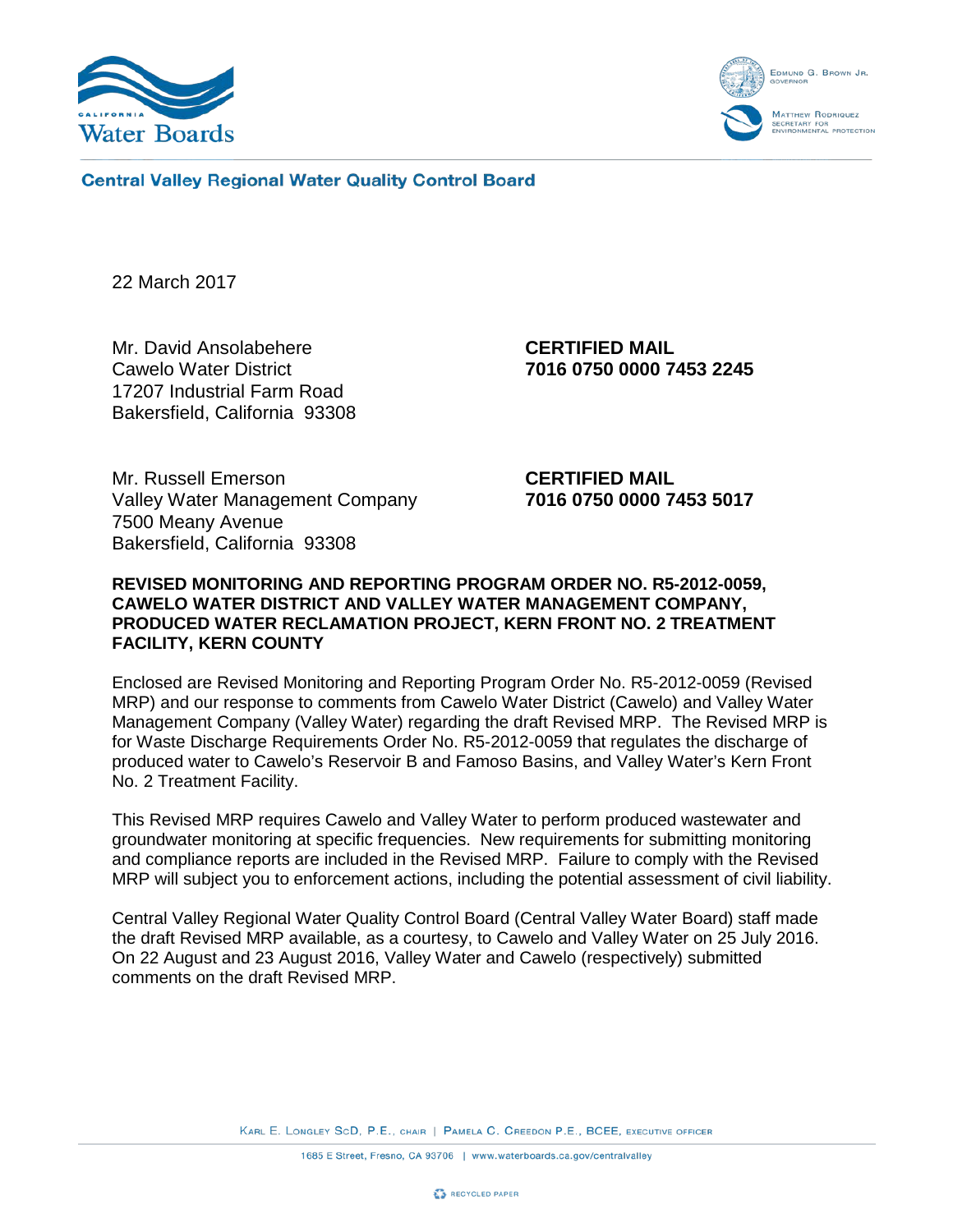Revised Monitoring and Reporting  $-2 -$ Program Order No. R5-2012-0059 Cawelo Water District and Valley Water Management Company Kern Front No. 2 Treatment Facility Kern County

Enclosed is a response, prepared by Central Valley Water Board staff, to the comments received. Comments or suggestions that were found to be appropriate by Central Valley Water Board staff were incorporated in this Revised MRP.

If you have any questions regarding this matter, please contact Joshua Mahoney of this office at (559) 444 - 2449 or via email at Joshua.Mahoney@waterboards.ca.gov.

RONALD E. HOLCOMB Senior Engineering Geologist PG No. 6725

#### **Enclosures**

cc: Julie Macedo, Office of Enforcement, State Water Resources Control Board Patrick Pulupa, Office of Chief Counsel, State Water Resources Control Board John Berkovich, Division of Water Quality, State Water Resources Control Board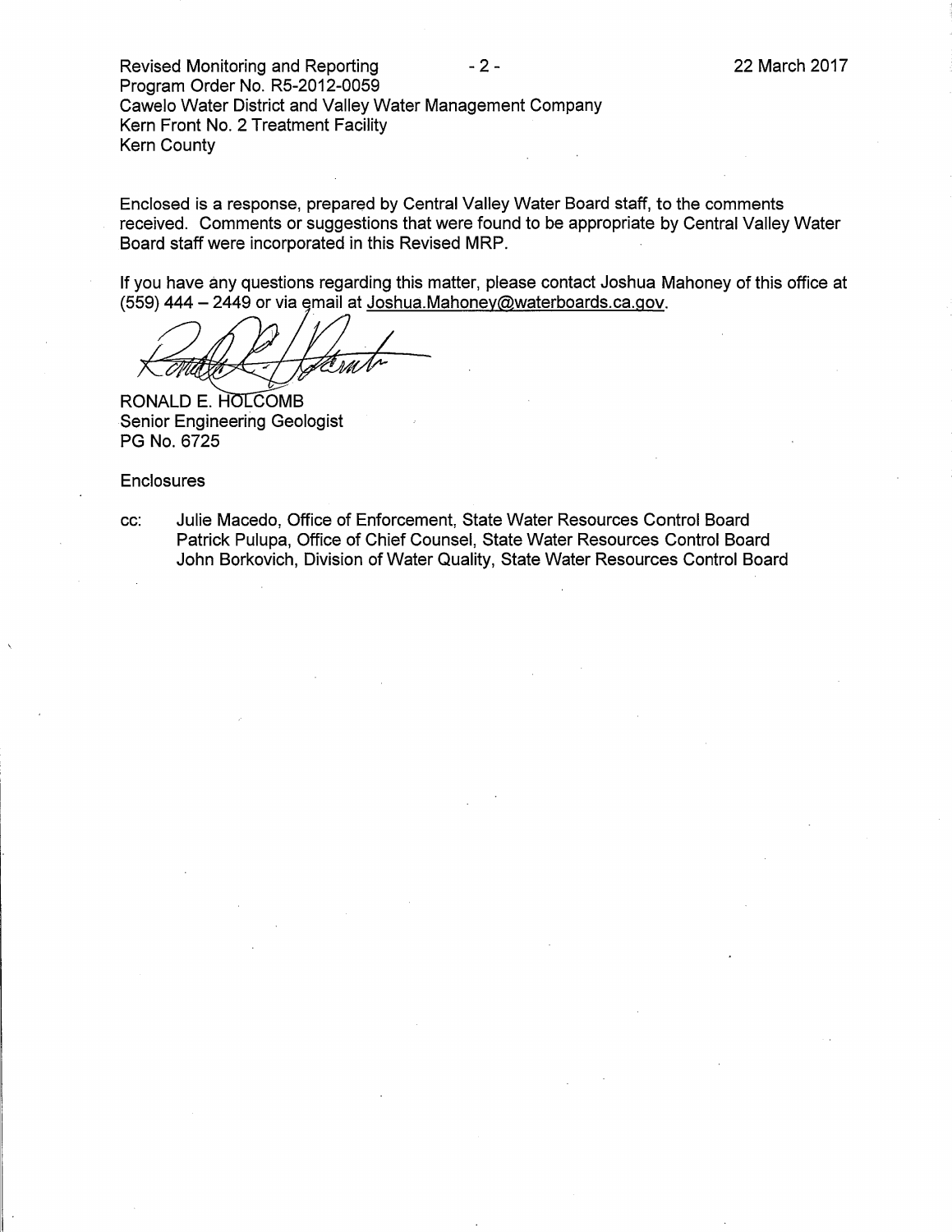#### CALIFORNIA REGIONAL WATER QUALITY CONTROL BOARD CENTRAL VALLEY REGION

#### REVISED MONITORING AND REPORTING PROGRAM R5-2012-0059 FOR CAWELO WATER DISTRICT VALLEY WATER MANAGEMENT COMPANY PRODUCED WASTEWATER RECLAMATION PROJECT KERN FRONT NO. 2 TREATMENT FACILITY KERN FRONT OIL FIELD KERN COUNTY

This Revised Monitoring and Reporting Program (MRP) supersedes the Monitoring and Reporting Program signed on 8 June 2012 and is required pursuant to section 13267 of the California Water Code.

Cawelo Water District and Valley Water Management Company (hereafter jointly referred to as Discharger) shall not implement any changes to this MRP unless and until the Central Valley Water Board adopts, or the Executive Officer issues, a revised MRP. Changes to any sample location shall be established with concurrence of Central Valley Water Board staff, and a description of the revised station shall be submitted for approval by the Executive Officer.

This MRP includes monitoring, record-keeping, and reporting requirements. Monitoring requirements include: groundwater samples; visual inspections; produced wastewater samples; identification of chemicals and additives used during petroleum exploration, production, and treatment; solid waste; and application of recycled materials (wastewater and solids); in order to determine if the Dischargers are in compliance with applicable laws, regulations, and policies.

All samples shall be representative of the volume and nature of the discharge or matrix of material sampled. All analyses shall be performed in accordance with applicable provisions of the *Standard Provisions and Reporting Requirements for Waste Discharge Requirements*, dated 1 March 1991 (Standard Provisions).

Field test instruments (such as a pH meter) may be used provided that the operator is trained in the proper use of the instrument and each instrument is serviced and/or calibrated at the recommended frequency by the manufacturer or in accordance with manufacturer instructions.

Analytical procedures shall comply with the methods and holding times specified in the following: *Methods for Organic Chemical Analysis of Municipal and Industrial Wastewater* (EPA); *Test Methods for Evaluating Solid Waste* (EPA); *Methods for Chemical Analysis of Water and Wastes* (EPA); *Methods for Determination of Inorganic Substances in Environmental Samples* (EPA); *Standard Methods for the Examination of Water and Wastewater* (APHA/AWWA/WEF); and *Soil, Plant and Water Reference Methods for the Western Region* (WREP 125). Approved editions shall be those that are approved for use by the United States Environmental Protection Agency or the State Water Board's Environmental Laboratory Accreditation Program. The Discharger may propose alternative methods for approval by the Executive Officer.

If monitoring consistently shows no significant variation in magnitude of a constituent concentration or parameter after a statistically significant number of sampling events, the Discharger may request this MRP be revised by the Executive Officer to reduce the monitoring frequency or to minimize the list of constituents. The proposal must include adequate technical justification for reduction in monitoring frequency.

This MRP requires the Discharger to keep and maintain records for five years from the date the monitoring activities occurred and to prepare and submit reports containing the results of monitoring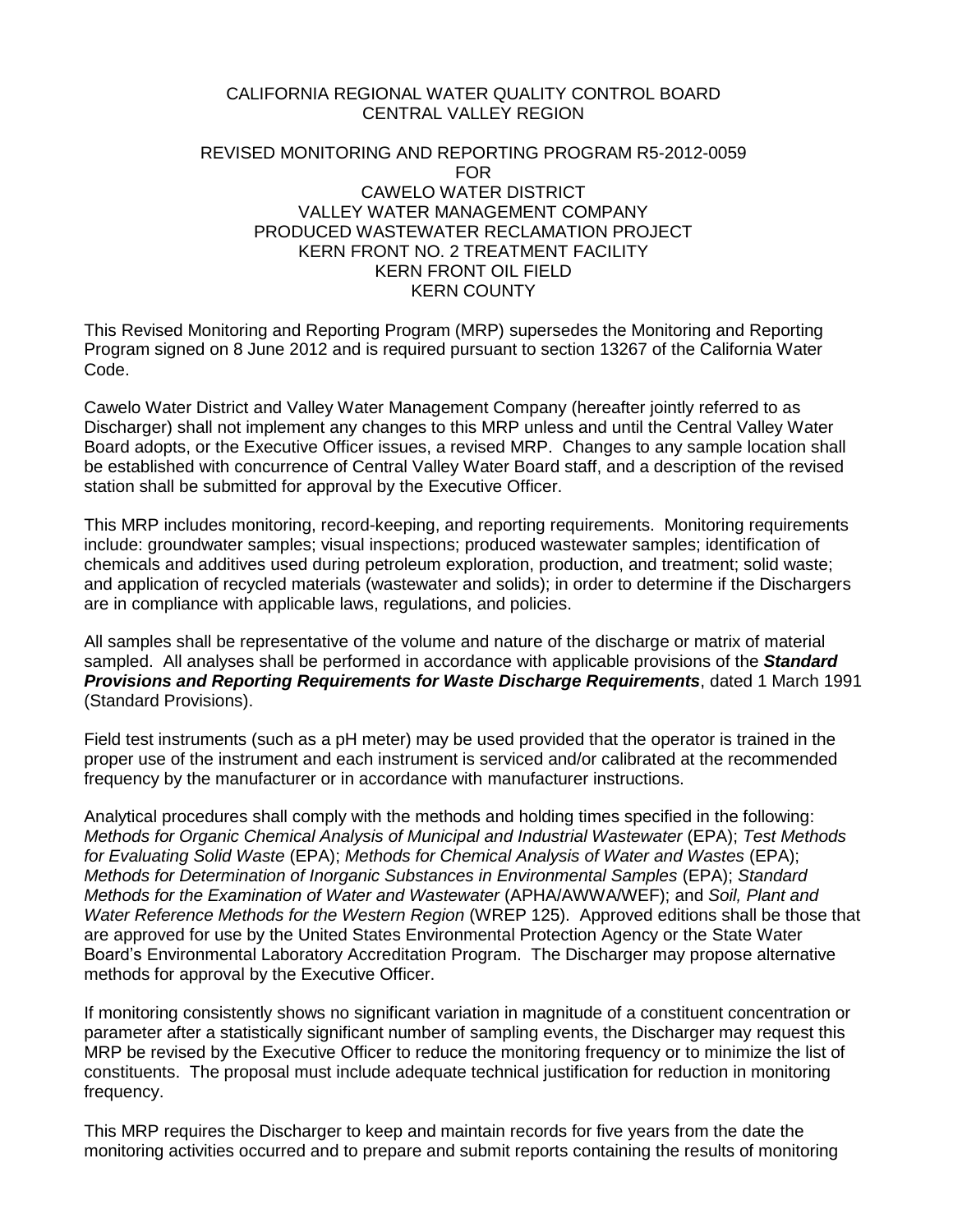REVISED MONITORING AND REPORTING PROGRAM ORDER NO. R5-2012-0059 -2- CAWELO WATER DSITRICT AND VALLEY WATER MANAGEMENT COMPANY PRODUCED WASTEWATER RECLAMATION PROJECT KERN FRONT NO. 2 TREATMENT FACILITY KERN FRONT OIL FIELD KERN COUNTY

specified below. This period of retention shall be extended during the course of any unresolved litigation regarding this discharge, or when requested by the Central Valley Water Board.

A complete list of substances that are tested for and reported on by the testing laboratory shall be provided to the Central Valley Water Board. All peaks must be reported. In addition, both the method detection limit (MDL) and the practical quantification limit (PQL) shall be reported. Detection limits for all liquid samples shall be equal to or more precise than USEPA methodologies. Analysis with an MDL greater than the most stringent drinking water standard that results in non-detection needs to be reanalyzed with the MDL set lower than the drinking water standard or at the lowest level achievable by the laboratory. All quality assurance/quality control (QA/QC) samples must be run on the same dates when samples were actually analyzed. Proper chain of custody procedures must be followed and a copy of the completed chain of custody form shall be submitted with the report. All analyses must be performed by an Environmental Laboratory Accreditation Program (ELAP) certified laboratory.

Central Valley Water Board staff inspected Valley Water Management Company's Kern Front No. 2 Treatment Facility on 27 February 2015 and 26 June 2015. The main portion of the facility consists of five surface impoundments (ponds) and two WEMCOs that are used during normal operations. During reduced irrigation demands or incidents that prevent the discharge of produced wastewater to Cawelo Water District's Reservoir B, fourteen idle ponds are available along the south end of the facility for additional storage capacity. Facilities regulated under this MRP consist of nineteen ponds at the Kern Front No. 2 Treatment Facility, Reservoir B, and Cawelo Water District's Famoso Basins.

#### **PRODUCED WASTEWATER MONITORING**

Water samples shall be representative of the volume and nature of the discharges. The Discharger shall maintain all sampling and analytical results: date, exact place, and time of sampling; dates analyses were performed; analyst's name; analytical techniques used; and results of all analyses.

If the discharge is intermittent rather than continuous, then on the first day of each such intermittent discharge, the Discharger shall monitor and record data for all of the constituents listed below, after which the frequencies of analysis given in the schedule shall apply for the duration of each such intermittent discharge.

#### **DISCHARGE 001**

Monitoring shall be completed at the Kern Front No. 2 Treatment Facility downstream from the treatment system and prior to the discharge to Reservoir B. Produced wastewater monitoring for Discharge 001 shall include at least the following:

| Constituent/Parameter                                                                                 | Units  | Sample Type | Frequency  |  |
|-------------------------------------------------------------------------------------------------------|--------|-------------|------------|--|
| Flow to the Kern Front No. 2<br>Treatment Facility <sup>1</sup>                                       | mgd    | Metered $2$ | Continuous |  |
| Table I - Water Quality Monitoring                                                                    | Varies | Grab        | Varies     |  |
| Individual volumes shall be monitored and all sources defined (e.g., petroleum leases and operators). |        |             |            |  |

Metered or alternatively calculated by the Discharger based on pump efficiencies or weir observations.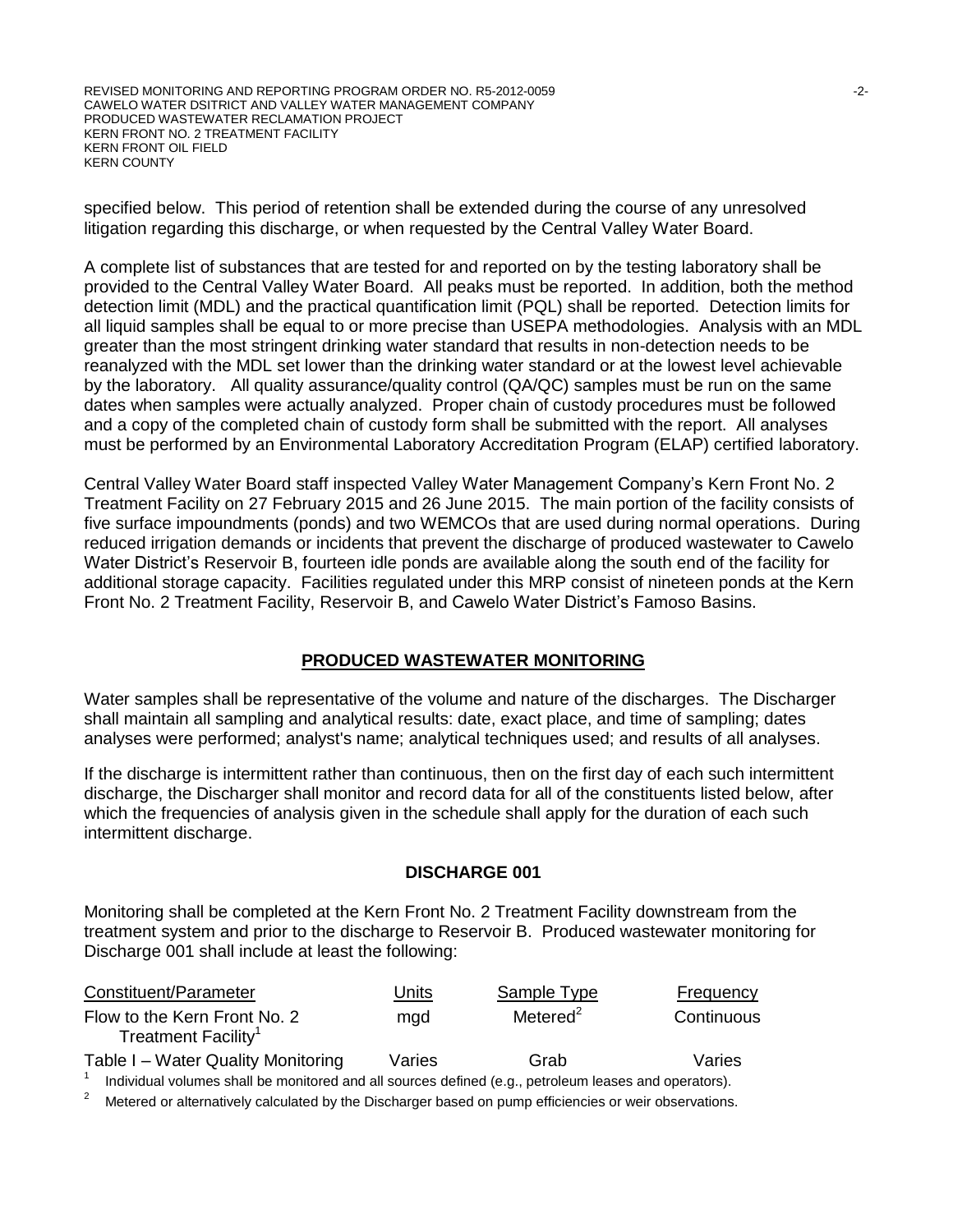### **DISCHARGE 002**

Produced wastewater samples shall be collected immediately downstream of the Reservoir B outfall structure. Produced wastewater monitoring for Discharge 002 shall include at least the following:

| Constituent/Parameter              | Units                    | Sample Type          | Frequency |
|------------------------------------|--------------------------|----------------------|-----------|
| <b>Inlet</b>                       |                          |                      |           |
| Produced Wastewater <sup>1</sup>   | ac-ft/d $^2$             | Metered <sup>3</sup> | Daily     |
| Blending Water <sup>1</sup>        | ac-ft/d                  | Metered              | Daily     |
| <b>Total Volume</b>                | ac-ft/d                  | Calculated           | Daily     |
| Outlet <sup>4</sup>                |                          |                      |           |
| <b>Blended Produced Wastewater</b> | $ac-ft/d$                | Calculated           | Daily     |
| Blending Ratio <sup>5</sup>        | $\overline{\phantom{0}}$ | Calculated           | Monthly   |
| Table I - Water Quality Monitoring | Varies                   | Grab                 | Varies    |

1 Individual volumes shall be monitored and all sources of water defined in each monitoring report (e.g., petroleum production leases and operators, irrigation well names, and surface water sources).

2 Acre-feet per day.

<sup>3</sup> Metered or alternatively calculated by the Discharger based on pump efficiencies or weir observations.

4 Individual volumes shall be monitored and all locations where blended produced wastewater is discharged to land shall be defined in each monitoring report.

<sup>5</sup> The blending ratio shall be calculated using the sum of blending water and produced wastewater that are mixed.

### **CHEMICAL AND ADDITIVE MONITORING**

The Discharger shall monitor all chemicals and additives used during petroleum exploration, production, and/or treatment that have the potential to be in produced wastewater used for irrigation. The Discharger is responsible for reporting all chemicals and additives, including those that may have entered produced wastewater prior to being discharged to the Kern Front No. 2 Treatment Facility. The Discharger shall provide the following:

| Requirement                                                                              | Frequency |
|------------------------------------------------------------------------------------------|-----------|
| A list of all chemicals and additives used.                                              | Quarterly |
| The volume and mass of each chemical and additive used<br>in gallons and kilograms.      | Quarterly |
| A list of the leases and facilities where the chemicals and<br>additives are being used. | Quarterly |
| Safety data sheets for each chemical and/or additive.                                    | Annually  |

#### **SOLID WASTE MONITORING**

The Discharger shall monitor the generation and use of solid wastes, including sludge, generated at the Facility from activities, such as tank or pond maintenance. Solid waste volumes, disposal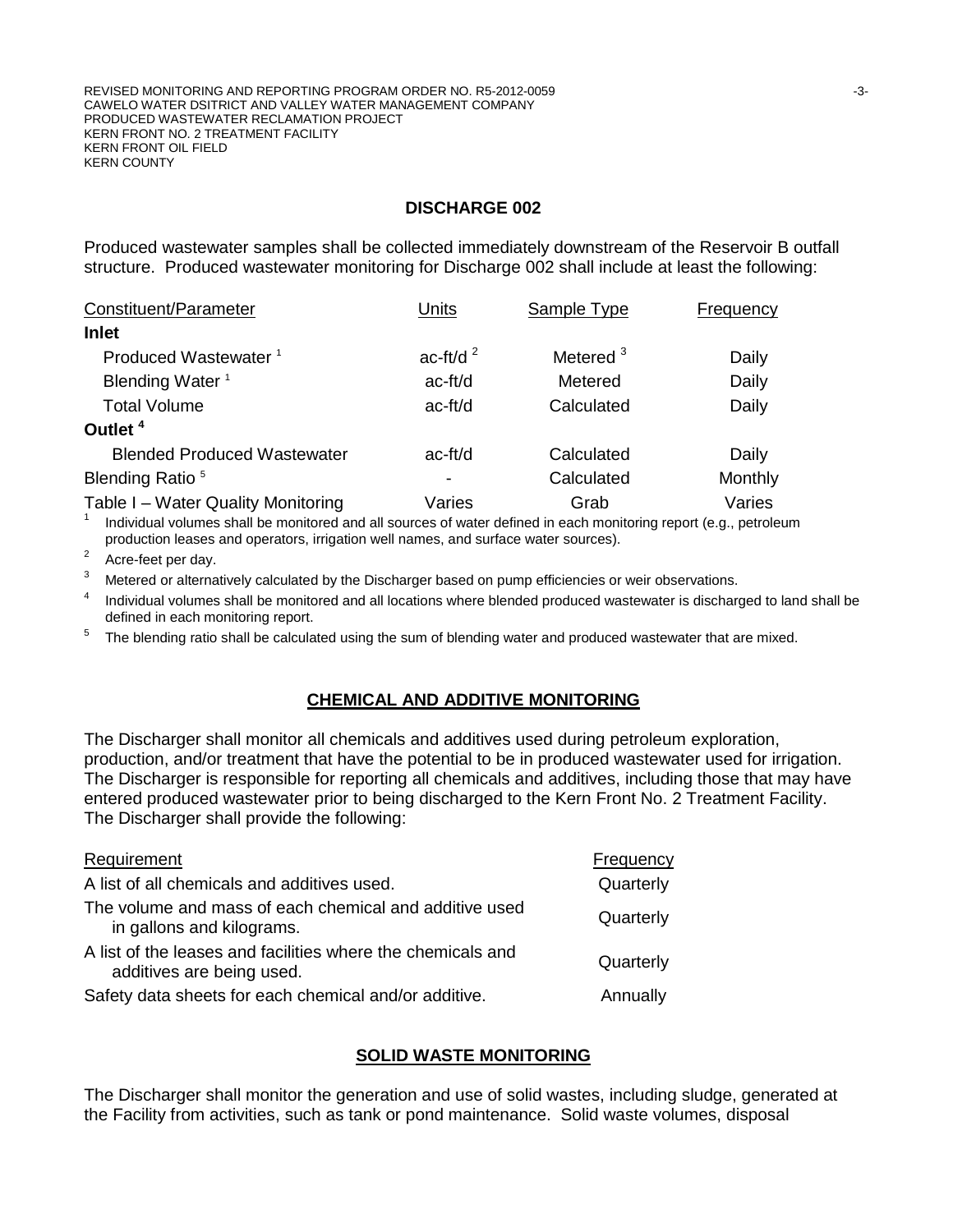methods, disposal facilities, and analytical results from waste characterization shall be reported in the subsequent quarterly and annual monitoring reports.

The Discharger shall provide the volumes and destination, including facility permit numbers, for all solid wastes, including hazardous wastes that are disposed of off-site.

The disposal of solid waste on-site requires the submittal of a Solid Waste Management Plan for review and approval by the Central Valley Water Board. At a minimum, the Solid Waste Management Plan shall include the information below.

- 1. Sampling frequencies,
- 2. Average volume of solid waste generated annually,
- 3. Solid waste criteria for on-site disposal (e.g., non-hazardous and not within 100 feet of a surface waterways),
- 4. Disposal method(s) and procedures,
- 5. Disposal location(s), and
- 6. Reporting requirements.

Prior to the disposal of solid waste on-site, the Solid Waste Management Plan must be approved, in writing, by the Central Valley Water Board. Modifications to the Solid Waste Management Plan need to be submitted in an addendum report that requires written approval by the Central Valley Water Board prior to implementation. On-site solid waste monitoring shall consist of the reporting requirements specified in the approved Solid Waste Management Plan.

### **IRRIGATION WATER MONITORING**

The Discharger shall monitor the volumes of fluid discharged to Cawelo Water District for use as irrigation. Monitoring shall include at least the following:

| Constituent/Parameter                              | Units                    | Sample Type | <b>Frequency</b> |
|----------------------------------------------------|--------------------------|-------------|------------------|
| Volume <sup>1</sup> of Produced Wastewater         | Gallons                  | Calculated  | Monthly          |
| Volume <sup>1</sup> of Blending Water              | Gallons                  | Calculated  | Monthly          |
| Blending Ratio <sup>2</sup>                        | $\overline{\phantom{0}}$ | Calculated  | Monthly          |
| Area of Cropland Receiving<br><b>Blended Water</b> | Acres                    | Calculated  | Monthly          |

1 Volumes shall be monitored and all sources of water defined in each monitoring report (e.g., petroleum companies, petroleum leases, irrigation well names, and surface water sources).

2 The blending ratio shall be calculated using the sum of blending water and produced wastewater that are mixed and used for irrigation.

### **GROUNDWATER WELL SURVEY**

The Discharger shall conduct a well survey to identify all water supply wells within one mile of Reservoir B, Kern Front No. 2 Treatment Facility, and Famoso Basins. **Within 90 days** of the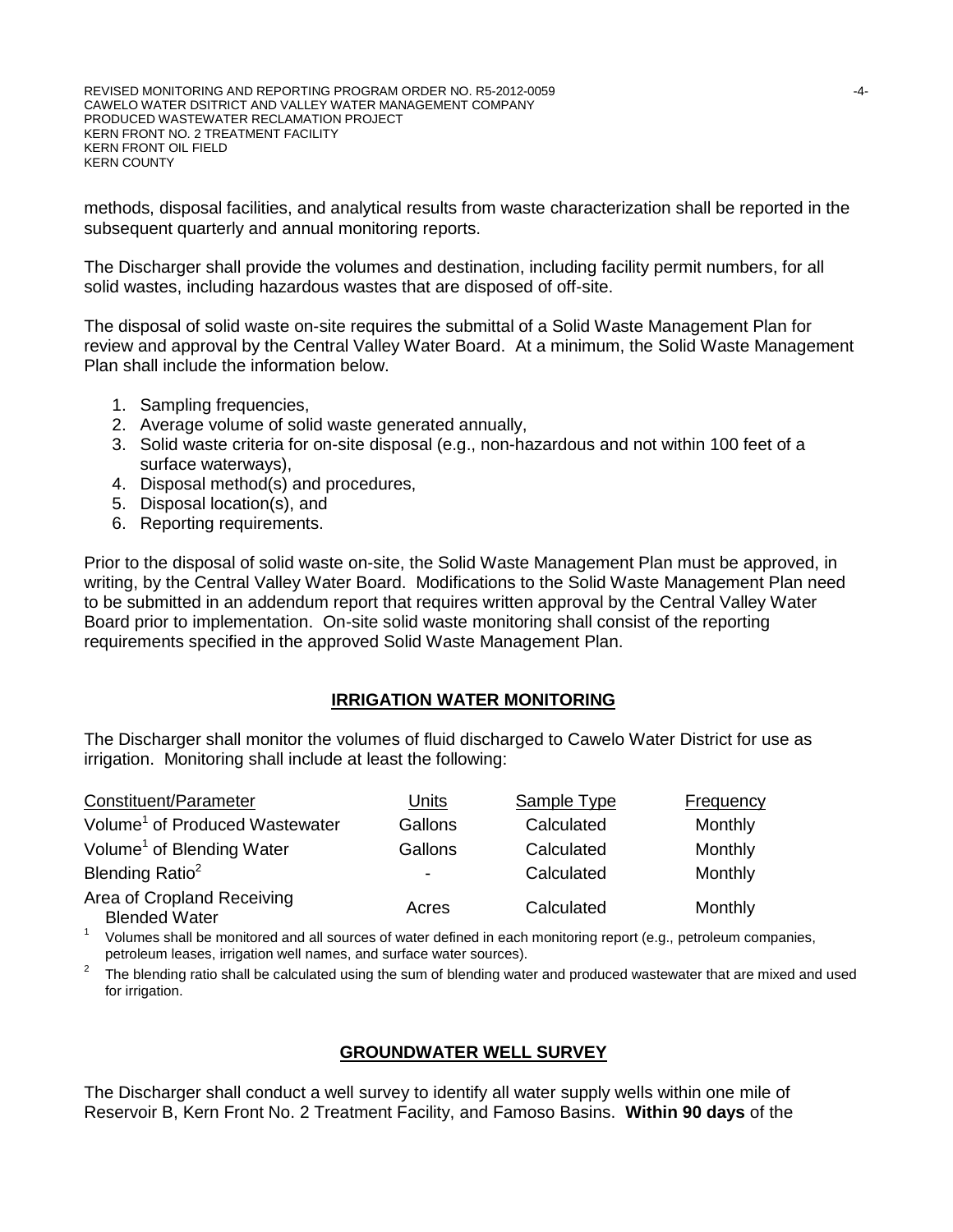signature date of this MRP, the Discharger shall submit a technical report that includes at least the following:

- 1. The location and designated use for all water supply wells within one mile of these system components.
- 2. Analytical results for all domestic water supply wells within 0.25 miles of these system components. Analytical results shall consist of the constituents identified in Table II of this MRP.
- 3. A proposed schedule for collecting water samples from all domestic water supply wells within one mile of these system components. The proposed time schedule shall be based on the groundwater results, required in Item 2 of this section, and other relevant data that may indicate water supply wells near these system components are threatened by the discharge of produced wastewater or blended produced wastewater to land.

# **GROUNDWATER MONITORING WELL NETWORK INSTALLATION**

A Monitoring Well Installation and Sampling Plan (MWISP) shall be submitted **within 90 days** of the signature date of this MRP for the Kern Front No. 2 Treatment Facility and Reservoir B. If the Discharger demonstrates, in the MWISP, that the wastes discharged to the ponds cannot affect the quality of groundwater, the Executive Officer may rescind by signed letter all or part of the requirements to complete the groundwater investigation and groundwater monitoring portions of this Order.

At a minimum, the MWISP shall include the information below.

### **General Information:**

- 1. Topographic map showing any existing nearby (about 2,000 feet) domestic, irrigation, and municipal supply wells and monitoring wells known to the Discharger, utilities, surface water bodies, drainage courses and their tributaries/destinations, and other major physical and man-made features, as appropriate.
- 2. Site plan showing proposed well locations, other existing wells, unused and/or abandoned wells, major physical site structures, any waste handling facilities, irrigated cropland and pasture, and on-site surface water features.
- 3. Rationale for the number of proposed monitoring wells, their locations and depths, and identification of anticipated depth to groundwater.
- 4. Local permitting information (as required for drilling, well seals, boring/well abandonment).
- 5. Drilling details, including methods and types of equipment for drilling and logging activities. Equipment decontamination procedures (as appropriate) should be described.
- 6. Health and Safety Plan.

# **Proposed Drilling Details:**

- 1. Drilling techniques.
- 2. Well logging method.
- 3. Proposed Monitoring Well Design all proposed well construction information must be displayed on a construction diagram or schematic to accurately identify the following:
- 4. Well depth.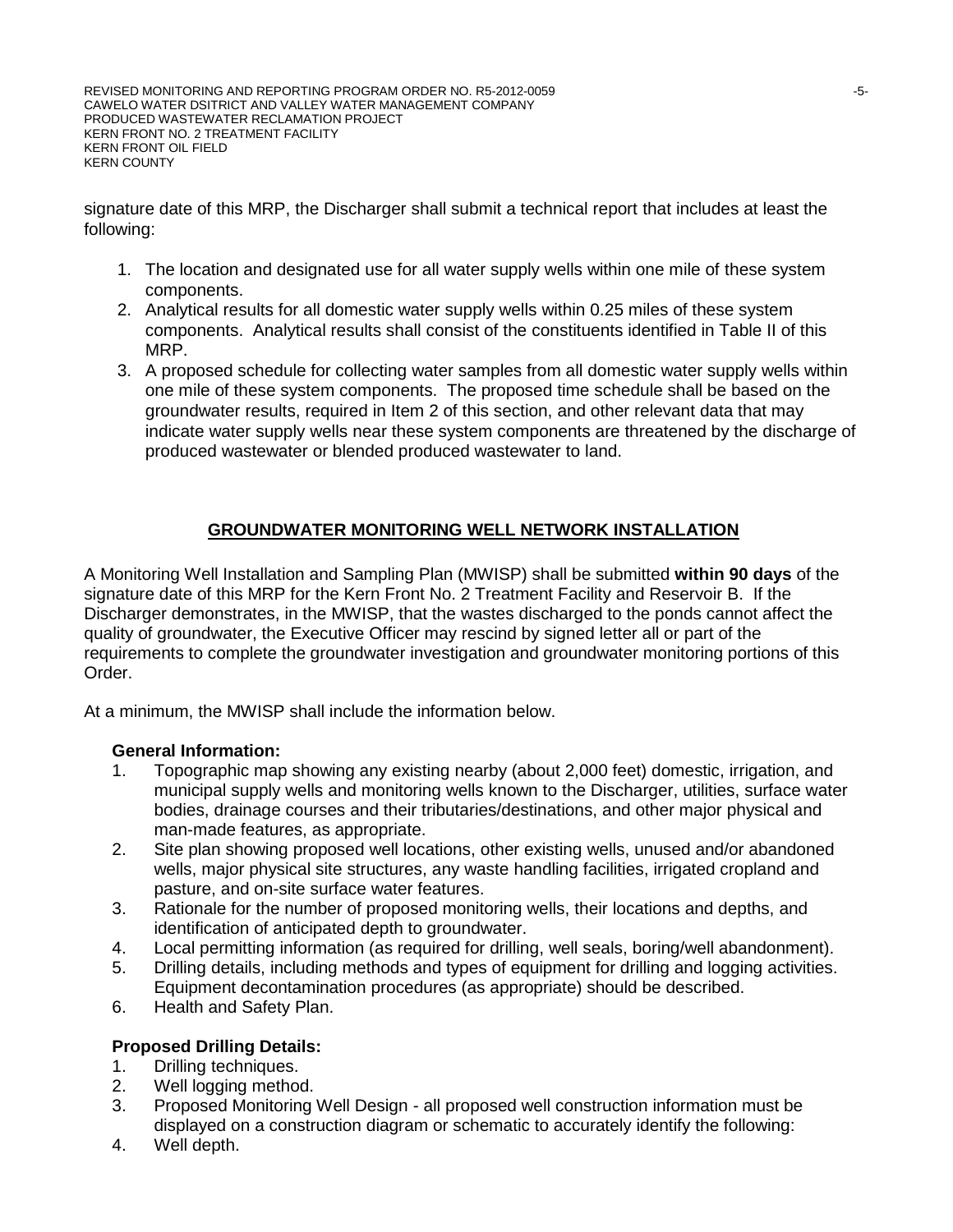REVISED MONITORING AND REPORTING PROGRAM ORDER NO. R5-2012-0059  $-6-$ CAWELO WATER DSITRICT AND VALLEY WATER MANAGEMENT COMPANY PRODUCED WASTEWATER RECLAMATION PROJECT KERN FRONT NO. 2 TREATMENT FACILITY KERN FRONT OIL FIELD KERN COUNTY

- 5. Borehole depth and diameter.
- 6. Well construction materials.
- 7. Casing material and diameter include conductor casing, if appropriate.
- 8. Location and length of perforation interval, size of perforations, and rationale.
- 9. Location and thickness of filter pack, type and size of filter pack material, and rationale.
- 10. Location and thickness of bentonite seal.
- 11. Location, thickness, and type of annular seal.
- 12. Surface seal depth and material.
- 13. Type of well cap(s).
- 14. Type of well surface completion.
- 15. Well protection devices (such as below-grade water tight-vaults, locking steel monument, bollards, etc.).

#### **Proposed Monitoring Well Development:**

- 1. Schedule for development (not less than 48 hours or more than 10 days after well completion).
- 2. Method of development.
- 3. Method of determining when development is complete.
- 4. Parameters to be monitored during development.
- 5. Method for storage and disposal of development water.

#### **Proposed Surveying:**

- 1. How horizontal and vertical position of each monitoring well will be determined.
- 2. The accuracy of horizontal and vertical measurements to be obtained.
- 3. The California licensed professional (licensed land surveyor or civil engineer) to perform the survey.

### **Proposed Groundwater Monitoring:**

- 1. Schedule (at least 48 hours after well development).
- 2. Depth to groundwater measuring equipment (e.g., electric sounder or chalked tape capable of ±0.01-foot measurements).
- 3. Well purging method, equipment, and amount of purge water.
- 4. Sample collection (e.g., bottles and preservation methods), handling procedures, and holding times.
- 5. Quality assurance/quality control (QA/QC) procedures (as appropriate).
- 6. Analytical procedures.
- 7. Equipment decontamination procedures (as appropriate).

#### **Proposed Schedule:**

- 1. Fieldwork.
- 2. Laboratory analyses.
- 3. Report submittal.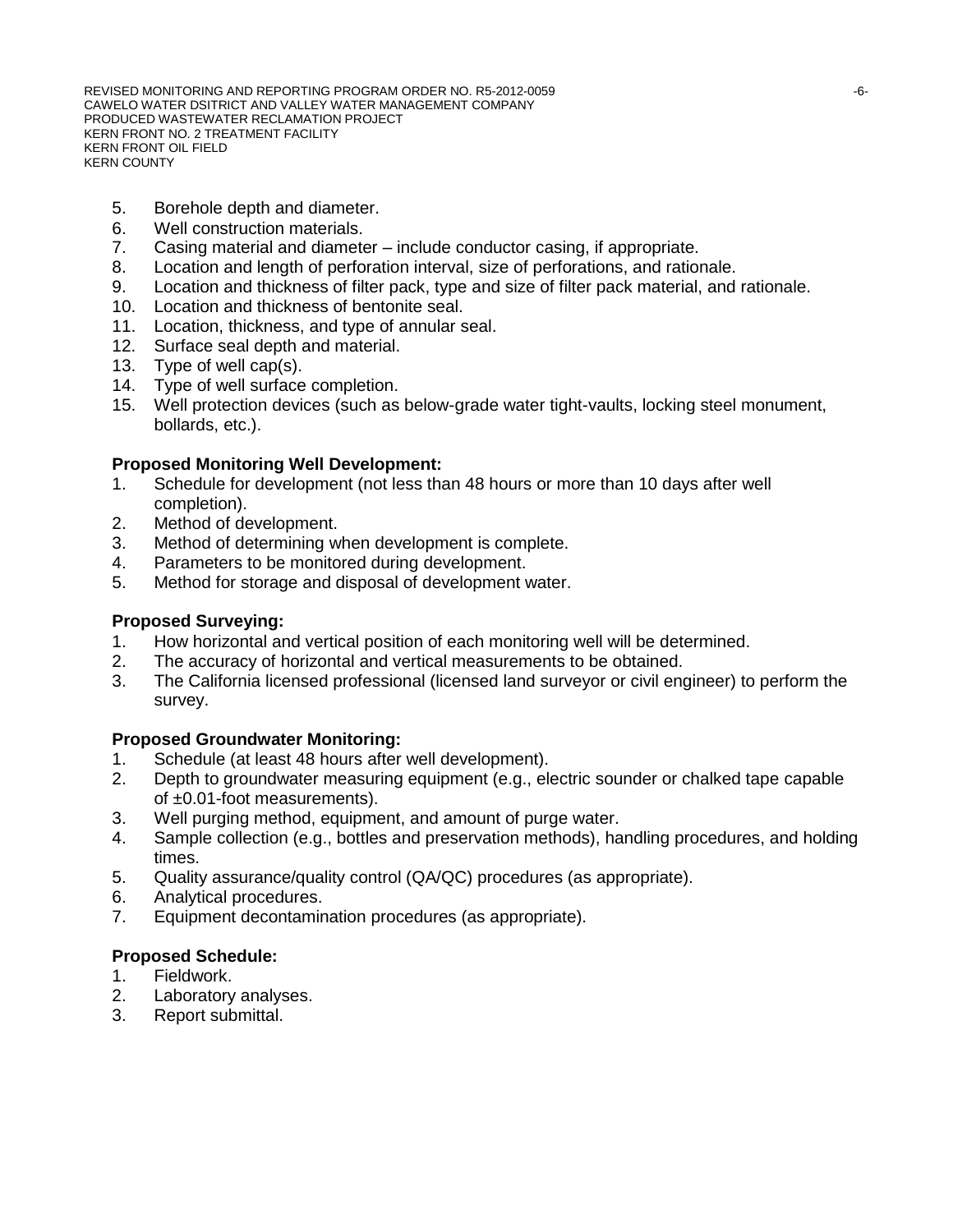REVISED MONITORING AND REPORTING PROGRAM ORDER NO. R5-2012-0059 CAWELO WATER DSITRICT AND VALLEY WATER MANAGEMENT COMPANY PRODUCED WASTEWATER RECLAMATION PROJECT KERN FRONT NO. 2 TREATMENT FACILITY KERN FRONT OIL FIELD KERN COUNTY

# **MONITORING WELL INSTALLATION COMPLETION REPORT**

Within **90 days** of installation of the groundwater monitoring system, a Monitoring Well Installation Completion Report (MWICR) shall be submitted. At a minimum, the MWICR shall summarize the field activities as described below.

#### **General Information:**

- 1. Brief overview of field activities including well installation summary (such as number, depths), and description and resolution of difficulties encountered during field program.
- 2. Topographic map showing any existing nearby domestic, irrigation, and municipal supply wells and monitoring wells, utilities, surface water bodies, drainage courses and their tributaries/destinations, and other major physical and man-made features.
- 3. Site plan showing monitoring well locations, other existing wells, unused and/or abandoned wells, major physical site structures, any waste handling facilities, and on-site surface water features.
- 4. Period of field activities and milestone events (e.g., distinguish between dates of well installation, development, and sampling).

#### **Monitoring Well Construction:**

- 1. Number and depths of monitoring wells installed.
- 2. Monitoring well identification (i.e., numbers).
- 3. Date(s) of drilling and well installation.
- 4. Description of monitoring well locations including field-implemented changes (from proposed locations) due to physical obstacles or safety hazards.
- 5. Description of drilling and construction, including equipment, methods, and difficulties encountered (such as hole collapse, lost circulation, need for fishing).
- 6. Name of drilling company, driller, and logger (site geologist to be identified).
- 7. As-built for each monitoring well with the following details:
	- i. Well identification.
	- ii. Total borehole and well depth.
	- iii. Date of installation.
	- iv. Boring diameter.
	- v. Casing material and diameter (include conductor casing, if appropriate).
	- vi. Location and thickness of slotted casing, perforation size.
	- vii. Location, thickness, type, and size of filter pack.
	- viii. Location and thickness of bentonite seal.
	- ix. Location, thickness, and type of annular seal.
	- x. Depth of surface seal.
	- xi. Type of well cap.
	- xii. Type of surface completion.
	- xiii. Depth to water (note any rises in water level from initial measurement) and date of measurement.
	- xiv. Well protection device (such as below-grade water tight vaults, stovepipe, bollards, etc.).
- 8. All depth to groundwater measurements during field program.
- 9. Field notes from drilling and installation activities (i.e., all subcontractor dailies, as appropriate).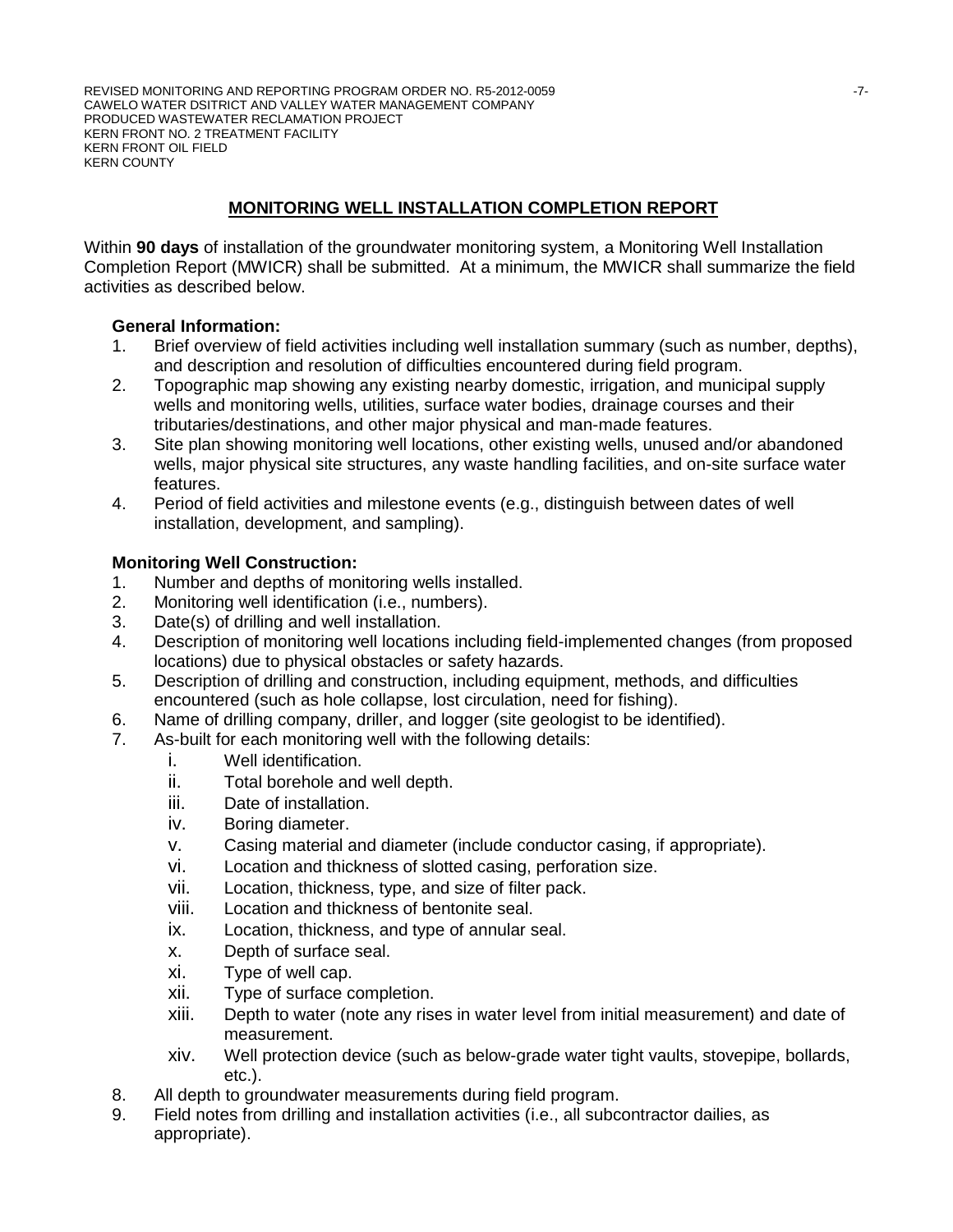REVISED MONITORING AND REPORTING PROGRAM ORDER NO. R5-2012-0059  $-8-$ CAWELO WATER DSITRICT AND VALLEY WATER MANAGEMENT COMPANY PRODUCED WASTEWATER RECLAMATION PROJECT KERN FRONT NO. 2 TREATMENT FACILITY KERN FRONT OIL FIELD KERN COUNTY

10. Construction summary table of pertinent information such as date of installation, well depth, casing diameter, screen interval, bentonite seal interval, and well elevation.

#### **Monitoring Well Development:**

- 1. Date(s) and time of development.
- 2. Name of developer.
- 3. Method of development.
- 4. Methods used to identify completion of development.
- 5. Development log: volume of water purged and measurements of temperature, pH and electrical conductivity during and after development.
- 6. Disposition of development water.
- 7. Field notes (such a bailing to dryness, recovery time, number of development cycles).

#### **Monitoring Well Survey:**

- 1. Identify coordinate system or reference points used.
- 2. Description of measuring points (i.e., ground surface, top of casing, etc.).
- 3. Horizontal and vertical coordinates of well casing with cap removed.
- 4. Name, license number, and signature of California licensed professional who conducted survey.
- 5. Surveyor's field notes.
- 6. Tabulated survey data.

# **GROUNDWATER MONITORING**

The Discharger shall collect and analyze water samples from the groundwater monitoring systems at the Famoso Basins, Reservoir B, and Kern Front No. 2 Treatment Facility. Existing monitoring well networks shall comply with this section of the MRP upon the issuance date of this MRP. Compliance with this section of the MRP for individuals monitoring wells, constructed after the implementation date of this MRP, shall begin on the first day of the month following the well completion date.

Groundwater samples shall be representative of first encountered groundwater at each system component. After measuring water levels and prior to collecting samples, each groundwater well shall be adequately purged to remove water that has been standing within the well screen and casing that may not be chemically representative of formation water. Depending on the hydraulic conductivity of the geologic setting, the volume removed during purging is typically from 3 to 5 volumes of the standing water within the well casing and screen, or additionally the filter pack pore volume. A proposal for the use of alternative methods for collecting groundwater samples may be submitted to the Central Valley Water Board for review and approval.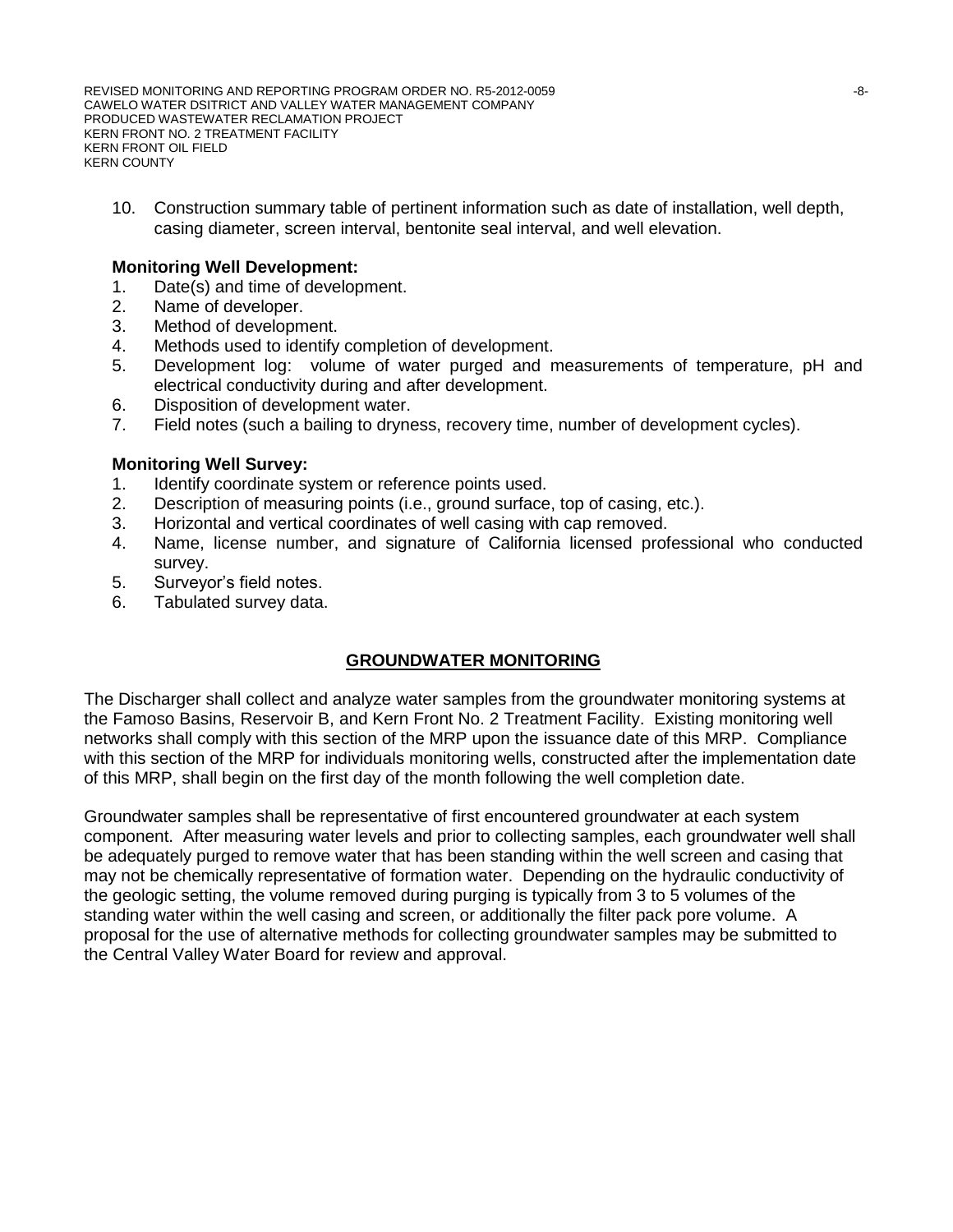The following wells, which are shown on Attachment D of the WDRs, shall be used in the required assessment for the Famoso Basins.

| Well I.D. No | Township and Range,<br>MDB&M | Approximate Distance from the<br>Famoso Basins, miles |
|--------------|------------------------------|-------------------------------------------------------|
| 17D          | <b>T27S R26E</b>             | 0.25 miles south                                      |
| 7F           | <b>T27S R26E</b>             | 0.5 miles west                                        |
| 6P1          | <b>T27S R26E</b>             | 0.5 miles west northwest                              |
| 18E          | <b>T27S R26E</b>             | 1 mile west southwest                                 |
| 18N2         | <b>T27S R26E</b>             | 1.3 miles southwest                                   |
| 12R          | <b>T27S R25E</b>             | 1.1 miles west                                        |

The Discharger shall monitor groundwater wells for the following:

| Constituent/Parameter                        | <u>Units</u>      | Sample Type | Frequency |
|----------------------------------------------|-------------------|-------------|-----------|
| Depth to groundwater                         | Feet <sup>1</sup> | Measured    | Quarterly |
| Groundwater elevation                        | Feet              | Calculated  | Quarterly |
| Table II - Groundwater Quality<br>Monitoring | Varies            | Grab        | Quarterly |

Recorded to one hundredth of a foot

**Within 30 days** of notification that permission to sample a well(s) is denied, or a well(s) has been damaged, the Discharger shall submit for review and approval by Central Valley Water Board staff a report that either: (1) demonstrates that a reduction in the number of monitoring wells will not impair the ability to clearly and accurately assess potential groundwater impacts, or (2) proposes the installation of a new monitoring well(s) to offset the well(s) that is no longer able to be sampled.

### **FACILITY MONITORING**

Markers shall be in place with calibrations indicating the water level at design capacity and available operational freeboard. The freeboard shall be monitored at the ponds and reservoir to the nearest tenth of a foot monthly and results included in the quarterly report.

Annually, prior to the anticipated rainy season, but no later than 30 September, the Discharger shall conduct an inspection of the facility. The inspection shall assess repair and maintenance needed for: oil booms; drainage control systems; slope failure; any change in site conditions that could impair the integrity of the waste management unit or precipitation and drainage control structures; and shall assess preparedness for winter conditions including, but not limited to, erosion and sedimentation control. The Discharger shall take photos of any problems areas before and after repairs. Any necessary construction, maintenance, or repairs shall be completed by 31 October. Annual facility inspection reporting shall be submitted by 30 November.

The Discharger shall inspect all precipitation, diversion, and drainage facilities for damage within 7 days following major storm events (e.g., a storm that causes continual runoff for at least one hour) capable of causing flooding, damage, or significant erosion. The Discharger shall take photos of any problem areas before and after repairs. Necessary repairs shall be completed within 30 days of the inspection.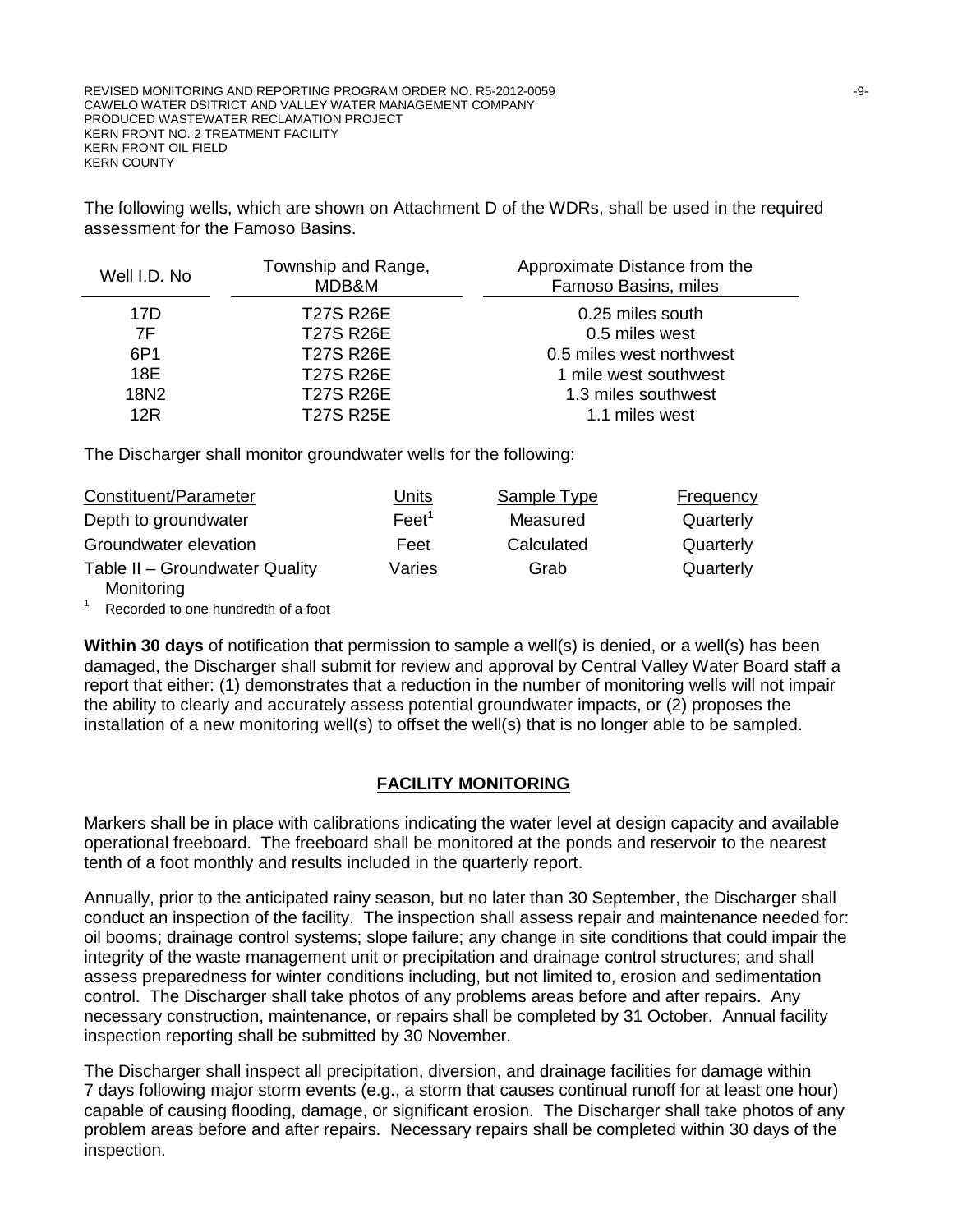REVISED MONITORING AND REPORTING PROGRAM ORDER NO. R5-2012-0059  $\blacksquare$ CAWELO WATER DSITRICT AND VALLEY WATER MANAGEMENT COMPANY PRODUCED WASTEWATER RECLAMATION PROJECT KERN FRONT NO. 2 TREATMENT FACILITY KERN FRONT OIL FIELD KERN COUNTY

### **REPORTING REQUIREMENTS**

All monitoring results shall be reported in Quarterly Monitoring Reports which are due by the first day of the second month after the calendar quarter. Therefore, monitoring reports are due as follows:

> First Quarter Monitoring Report: 1 May Second Quarter Monitoring Report: 1 August Third Quarter Monitoring Report: 1 November Fourth Quarter Monitoring Report: 1 February

**A transmittal letter shall accompany each monitoring report**. The transmittal letter shall discuss any violations that occurred during the reporting period and all actions taken or planned for correcting violations, such as operation or facility modifications. If the Discharger has previously submitted a report describing corrective actions or a time schedule for implementing the corrective actions, reference to the previous correspondence is satisfactory. **Reports shall be submitted whether or not there is a discharge.** 

The following information is to be included on all monitoring reports, as well as report transmittal letters:

> Cawelo Water District and Valley Water Management Company Produced Wastewater Reclamation Project Kern Front No. 2 Treatment Facility Monitoring and Reporting Program Order No. R5-2012-0059 GeoTracker Site Global ID: T10000007744

In reporting monitoring data, the Discharger shall arrange the data in tabular form so that the date, the constituents, and the concentrations are readily discernible for all historical and current data. The data shall be summarized in such a manner that illustrates clearly, whether the Discharger complies with waste discharge requirements.

In addition to the details specified in Standard Provision C.3, monitoring information shall include the MDL and the Reporting limit (RL) or PQL. If the regulatory limit for a given constituent is less than the RL (or PQL), then any analytical results for that constituent that are below the RL (or PQL) but above the MDL shall be reported and flagged as estimated.

If the Discharger monitors any pollutant at the locations designated herein more frequently than is required by this Order, the results of such monitoring shall be included in the calculation and reporting of the values required in the quarterly monitoring reports. Such increased frequency shall be indicated on the quarterly monitoring reports.

Monitoring reports submitted by the Discharger may include reports, in the appendix, prepared by a third party that discharges produced wastewater to the Kern Front No. 2 Treatment Facility. Failure to comply with the requirements of this MRP via the Discharger's monitoring report or third party report in the appendix shall result in the rejection of the monitoring report. The Discharger is responsible for satisfying all requirements of this MRP and verifying that all information included in the monitoring report is true and accurate of the discharge.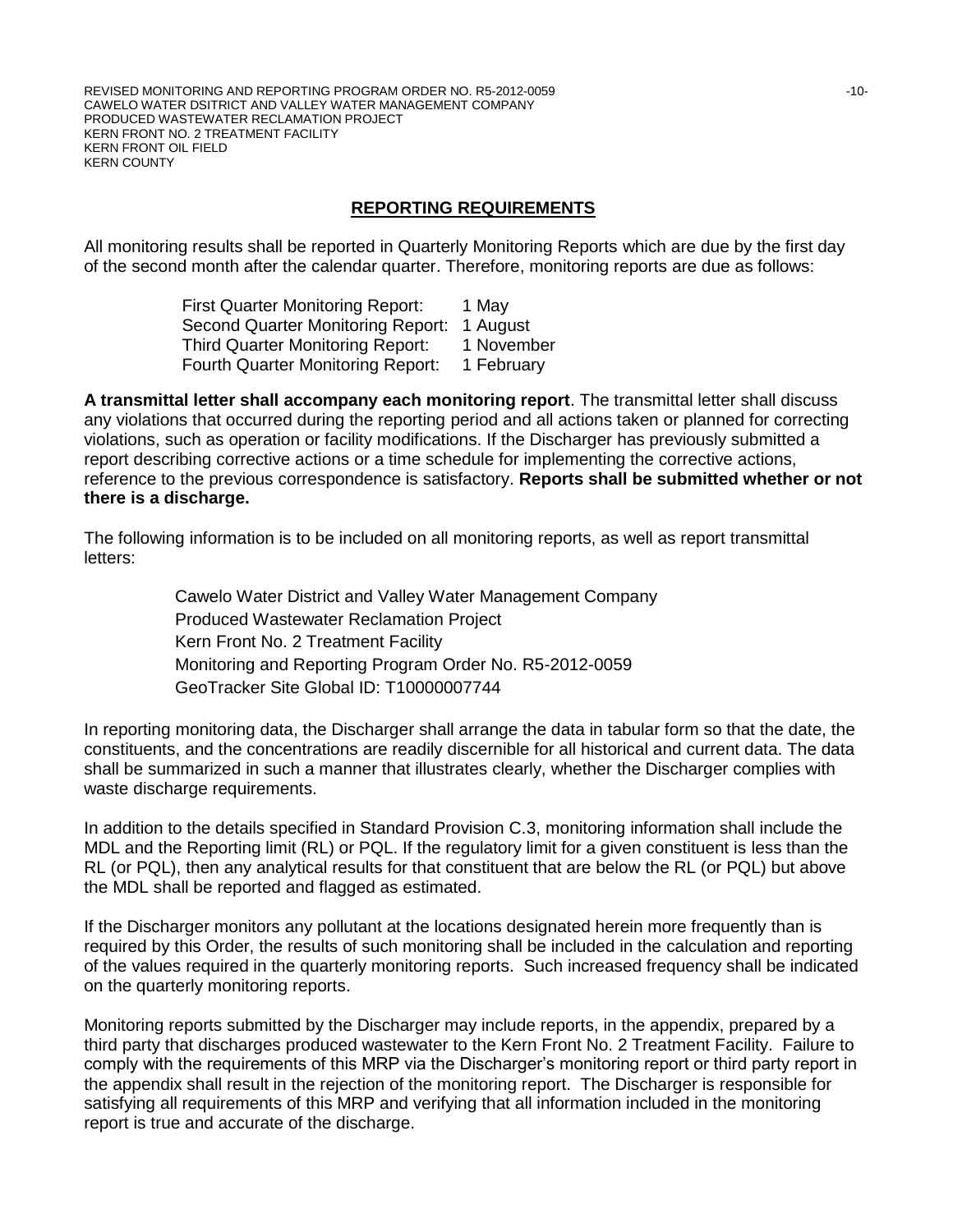In preparing monitoring reports, the Discharger shall comply with the signatory requirements in Standard Provision B.3. All monitoring reports that involve planning, investigation, evaluation, or design, or other work requiring interpretation and proper application of engineering or geologic sciences, shall be prepared by or under the direction of persons registered to practice in California pursuant to California Business and Professions Code sections 6735, 7835, and 7835.1.

The Discharger shall submit electronic copies of all work plans, reports, analytical results, and groundwater elevation data over the Internet to the State Water Board Geographic Environmental Information Management System database (GeoTracker) at [http://www.waterboards.ca.gov/ust/electronic\\_submittal/index.shtml.](http://www.waterboards.ca.gov/ust/electronic_submittal/index.shtml)

Frequently asked questions for GeoTracker can be found at [http://www.waterboards.ca.gov/ust/electronic\\_submittal/docs/faq.pdf.](http://www.waterboards.ca.gov/ust/electronic_submittal/docs/faq.pdf)

Electronic submittals shall comply with GeoTracker standards and procedures, as specified on the State Water Board's website. Uploads to GeoTracker shall be completed on or prior to the due date. In addition, a copy of each document shall be sent via electronic mail to [CentralValleyFresno@waterboards.ca.gov.](mailto:CentralValleyFresno@waterboards.ca.gov) Include a copy of the transmittal letter. Laboratory reports submitted in compliance with this MRP shall be accompanied by an Excel file that includes the analytical data found in the laboratory report. Excel files shall be either generated by the laboratory or compiled by the Discharger. At a minimum, the Excel file shall include the constituent name, sample location, sample name, sample date, analysis date, analytical method, result, unit, MDL, RL, and dilution factor. If reports are 50 MB or more, they shall be transferred to a disk and mailed to 1685 E Street, Fresno, CA 93706.

### A. **All Quarterly Monitoring Reports shall include the following**:

### **Produced Wastewater Reporting:**

1. Tabular summary of current and historical flow and analytical results for Produced Wastewater Monitoring as specified on pages 2 and 3.

### **Chemical and Additive Reporting:**

- 1. Identify all chemicals and additives that have the potential to be in produced wastewater discharged to Reservoir B.
- 2. Tabular summary of the volume and mass of chemicals and additives each quarter and total volume and mass for that calendar year.
- 3. List all leases and facilities that chemicals and additives may be introduced into produced wastewater.

### **Solid Waste Reporting:**

- 1. Tabular summary of current and historical results as specified on pages 3 and 4.
- 2. Waste manifests or documentation for all off-site solid waste disposals.
- 3. Tabular summary of current and historical results as specified in the approved Solid Waste Management Plan.

### **Irrigation Water Reporting:**

1. Tabular summary of current and historical volumes of water discharged to Reservoir B and Cawelo Water District's distribution network as specified on page 3.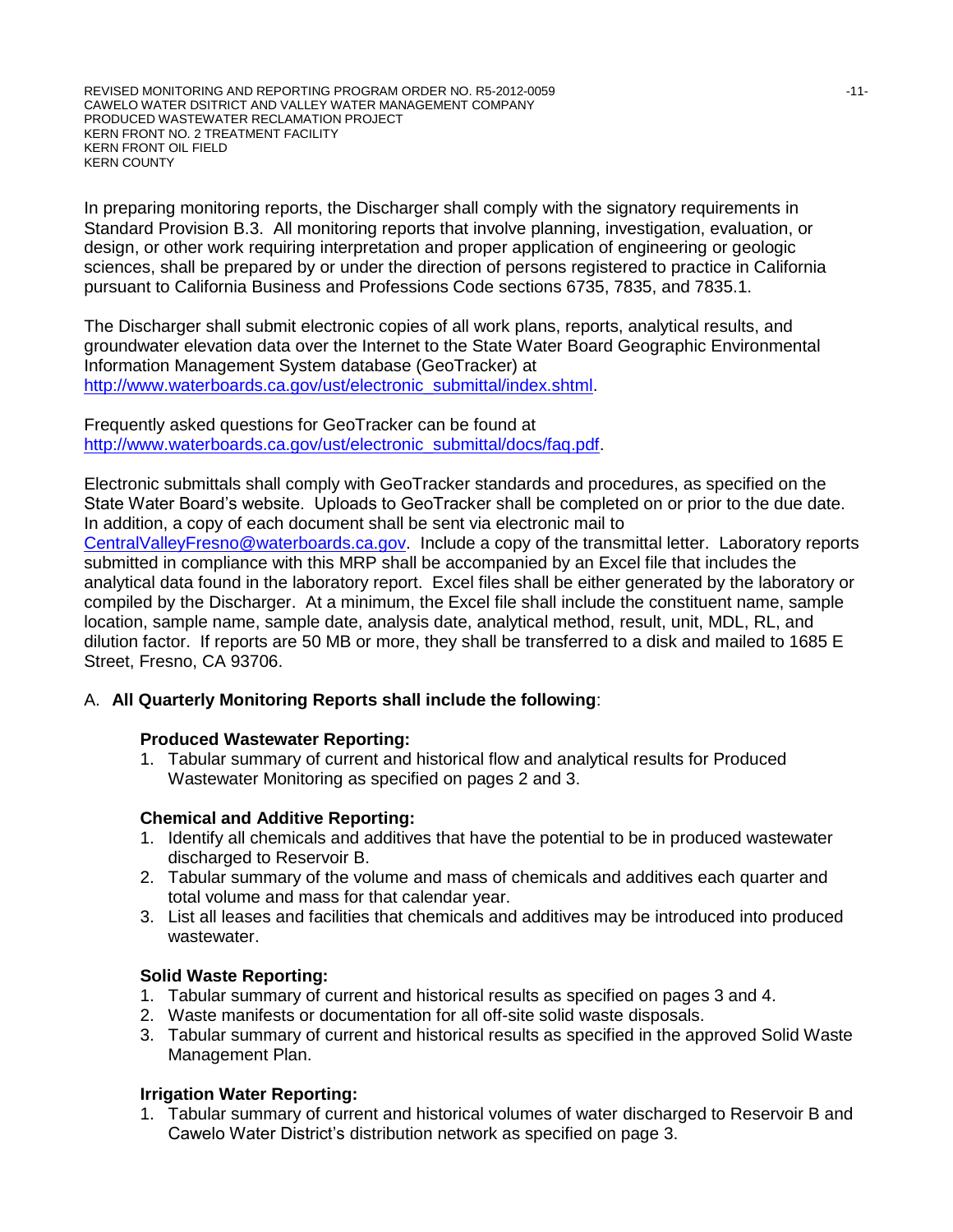REVISED MONITORING AND REPORTING PROGRAM ORDER NO. R5-2012-0059  $\blacksquare$ CAWELO WATER DSITRICT AND VALLEY WATER MANAGEMENT COMPANY PRODUCED WASTEWATER RECLAMATION PROJECT KERN FRONT NO. 2 TREATMENT FACILITY KERN FRONT OIL FIELD KERN COUNTY

2. Identify the total cropland that receives blended produced wastewater for irrigation.

### **Groundwater Reporting:**

- 1. The results of groundwater monitoring specified on pages 7 and 8.
- 2. For each monitoring well, a tabular summary of current and historical concentrations.
- 3. A groundwater contour map based on groundwater elevations for that quarter. The map shall show the gradient and direction of groundwater flow under/around the Famoso Basins, Reservoir B, and Kern Front No. 2 Treatment Facility. The map shall also include the locations of monitoring wells, wastewater storage facilities, and application areas of blended produced wastewater used for irrigation.
- B. **Fourth Quarter Monitoring Reports**, in addition to the above, by 1 February of each year, the Discharger shall submit a written report to the Executive Officer containing the following:

#### **Facility information:**

- 1. The names and general responsibilities of all persons employed to operate the produced wastewater treatment systems.
- 2. The names and telephone numbers of persons to contact regarding the Facility for emergency and routine situations.
- 3. A statement certifying when the flow meters and other monitoring instruments and devices were last calibrated, including identification of who performed the calibration (Standard Provision C.4).
- 4. A summary of all spills/releases, if any, that occurred during the year, tasks undertaken in response to the spills, and the results of the tasks undertaken.
- 5. A summary of all leases and facilities that generated produced wastewater that was discharged to Cawelo Water District's Reservoir B.
- 6. A summary (i.e., flow diagram, or description) that clearly illustrates all processes and locations for produced wastewater during extraction, treatment, storage, and disposal.
- 7. A map of the following:
	- Facility within the oil field,
	- Facility(s)/lease(s) boundaries,
	- Produced wastewater distribution network, and
	- Distribution network for blended produced wastewater.

#### **Produced Wastewater Reporting:**

1. Tabular summary of current and historical total annual flow for Produced Wastewater Monitoring as specified on pages 2 and 3.

#### **Irrigation Water Reporting**

1. Tabular summary of the current and historical average annual blending ratios.

#### **Chemical and additive reporting:**

- 1. Safety Data Sheets for all chemicals and additives that are identified in quarterly monitoring reports for that respective calendar year.
- 2. Tabular summary of current and historical annual volume and mass for all chemicals and additives.
- 3. Summary that identifies if any chemicals and additives were detected in produced wastewater.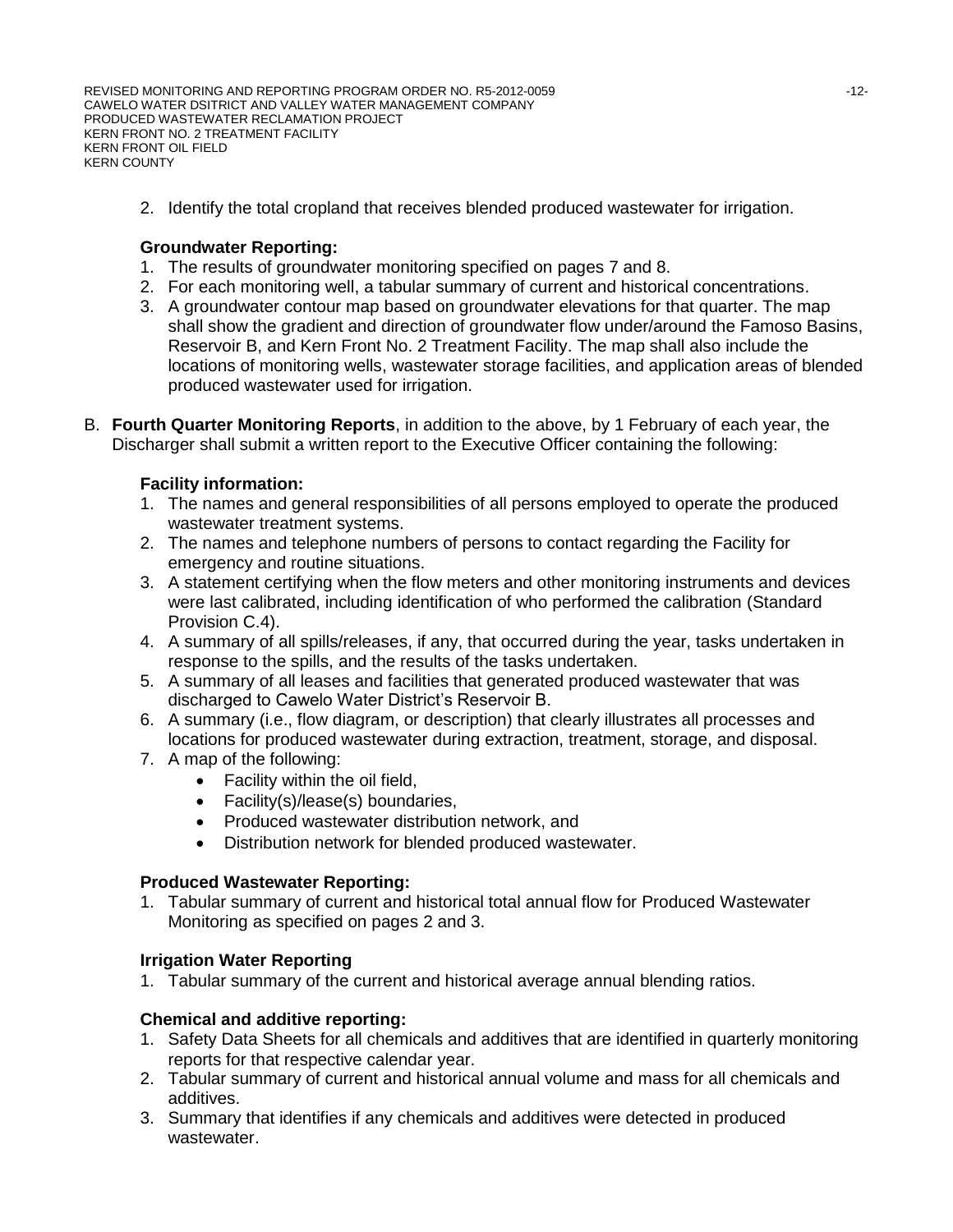REVISED MONITORING AND REPORTING PROGRAM ORDER NO. R5-2012-0059 CAWELO WATER DSITRICT AND VALLEY WATER MANAGEMENT COMPANY PRODUCED WASTEWATER RECLAMATION PROJECT KERN FRONT NO. 2 TREATMENT FACILITY KERN FRONT OIL FIELD KERN COUNTY

**Requesting Administrative Review by the State Water Board.** Any person aggrieved by an action of the Central Valley Water Board that is subject to review as set forth in Water Code section 13320(a), may petition the State Water Board to review the action. Any petition must be made in accordance with Water Code section 13320 and California Code of Regulations, title 23, section 2050 and following. The State Water Board must receive the petition within thirty (30) days of the date the action was taken, except that if the thirtieth day following the date the action was taken falls on a Saturday, Sunday, or state holiday, then the State Water Board must receive the petition by 5:00 p.m. on the next business day. Copies of the laws and regulations applicable to filing petitions may be found on the internet at http://www.waterboards.ca.gov/public notices/petitions/water quality/index.shtml or will be provided upon request.

**Modifications.** Any modification to this Monitoring and Reporting Program shall be in writing and approved by the Assistant Executive Officer, including any extensions. Any written extension request by the Discharger shall include justification for the delay.

The Discharger shall implement the above monitoring program on the first day of the month following adoption of this MRP.

 $3/22/201$ 

Ordered by:

PAMELA C. CREEDON, Executive Officer

(Date)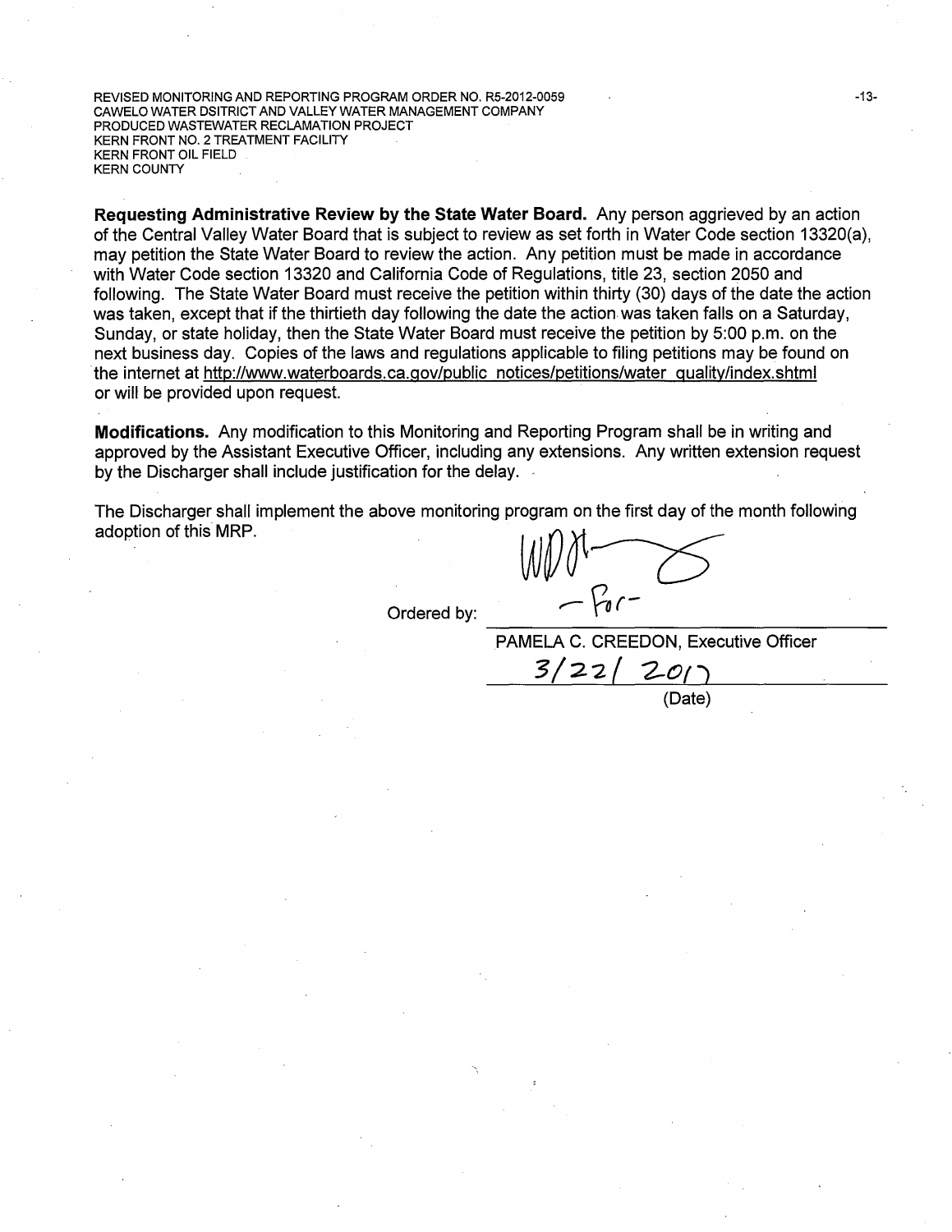# **Table I – Water Quality Monitoring**

| <b>Parameters</b>                                                                                                                                                                                                                                                                                     | <b>Units</b>                                                                         | <b>Monitoring</b><br><b>Frequency</b>                                                                                 | US EPA or<br>other Method <sup>10</sup>                                                         | <b>Reporting</b><br><b>Frequency</b>                                                                                                        |
|-------------------------------------------------------------------------------------------------------------------------------------------------------------------------------------------------------------------------------------------------------------------------------------------------------|--------------------------------------------------------------------------------------|-----------------------------------------------------------------------------------------------------------------------|-------------------------------------------------------------------------------------------------|---------------------------------------------------------------------------------------------------------------------------------------------|
| <b>Field Parameters</b><br>Temperature<br><b>Electrical Conductivity</b><br>рH                                                                                                                                                                                                                        | $\mathrm{P}^1$<br>$\mu$ mhos/cm <sup>2</sup><br>pH units                             | Monthly<br>Monthly<br>Monthly                                                                                         | Meter<br>Meter<br>Meter                                                                         | Quarterly<br>Quarterly<br>Quarterly                                                                                                         |
| <b>Monitoring Parameters</b><br><b>Total Dissolved Solids (TDS)</b><br><b>Total Suspended Solids (TSS)</b><br><b>Electrical Conductivity</b><br><b>Total Organic Carbon (TOC)</b><br>Boron, dissolved                                                                                                 | $mg/L^3$<br>mg/L<br>umhos/cm<br>mg/L<br>mg/L                                         | Monthly<br>Monthly<br>Monthly<br>Monthly<br>Monthly                                                                   | 160.1<br>160.2<br>2510B<br>415.3<br>6010B                                                       | Quarterly<br>Quarterly<br>Quarterly<br>Quarterly<br>Quarterly                                                                               |
| <b>Standard Minerals</b><br>Alkalinity as CaCO3<br><b>Bicarbonate Alkalinity as CaCO3</b><br>Carbonate Alkalinity as CaCO3<br>Hydroxide Alkalinity as CaCO3<br>Sulfate, dissolved<br>Nitrate N, dissolved<br>Calcium, dissolved<br>Magnesium, dissolved<br>Sodium, dissolved<br>Potassium<br>Chloride | mg/L<br>mg/L<br>mg/L<br>mg/L<br>mg/L<br>mg/L<br>mg/L<br>mg/L<br>mg/L<br>mg/L<br>mg/L | Monthly<br>Monthly<br>Monthly<br>Monthly<br>Monthly<br>Monthly<br>Monthly<br>Monthly<br>Monthly<br>Monthly<br>Monthly | 310.1<br>310.1<br>310.1<br>310.1<br>300.0<br>300.0<br>6010B<br>6010B<br>6010B<br>6010B<br>300.0 | Quarterly<br>Quarterly<br>Quarterly<br>Quarterly<br>Quarterly<br>Quarterly<br>Quarterly<br>Quarterly<br>Quarterly<br>Quarterly<br>Quarterly |
| PAHS <sup>4</sup>                                                                                                                                                                                                                                                                                     | $\mu$ g/L <sup>5</sup>                                                               | Quarterly                                                                                                             | 8270                                                                                            | Quarterly                                                                                                                                   |
| <b>Total Petroleum Hydrocarbons</b><br>(TPH)                                                                                                                                                                                                                                                          | $\mu$ g/L                                                                            | Quarterly                                                                                                             | 418.1                                                                                           | Quarterly                                                                                                                                   |
| <b>Volatile Organic Compounds</b><br><b>Full Scan</b>                                                                                                                                                                                                                                                 | $\mu$ g/L                                                                            | Bi-Monthly <sup>6</sup>                                                                                               | 8260B                                                                                           | Quarterly                                                                                                                                   |
| <b>Stable Isotopes</b><br>Oxygen $(^{18}O)$<br>Deuterium (Hydrogen 2, <sup>2</sup> H, or D)                                                                                                                                                                                                           | O/OO <sup>7</sup><br>O/OO                                                            | Quarterly<br>Quarterly                                                                                                | 900.0<br>900.0                                                                                  | Quarterly<br>Quarterly                                                                                                                      |
| Radionuclides<br>Radium 226<br>Radium 228<br>Gross Alpha particle (excluding<br>radon and uranium)<br>Uranium                                                                                                                                                                                         | $pCi/L^8$<br>pCi/L<br>pCi/L<br>pCi/L                                                 | Quarterly<br>Quarterly<br>Quarterly<br>Quarterly                                                                      | $SM9$ 7500 Ra<br>SM 7500 Ra<br><b>SM 7110</b><br>200.8                                          | Quarterly<br>Quarterly<br>Quarterly<br>Quarterly                                                                                            |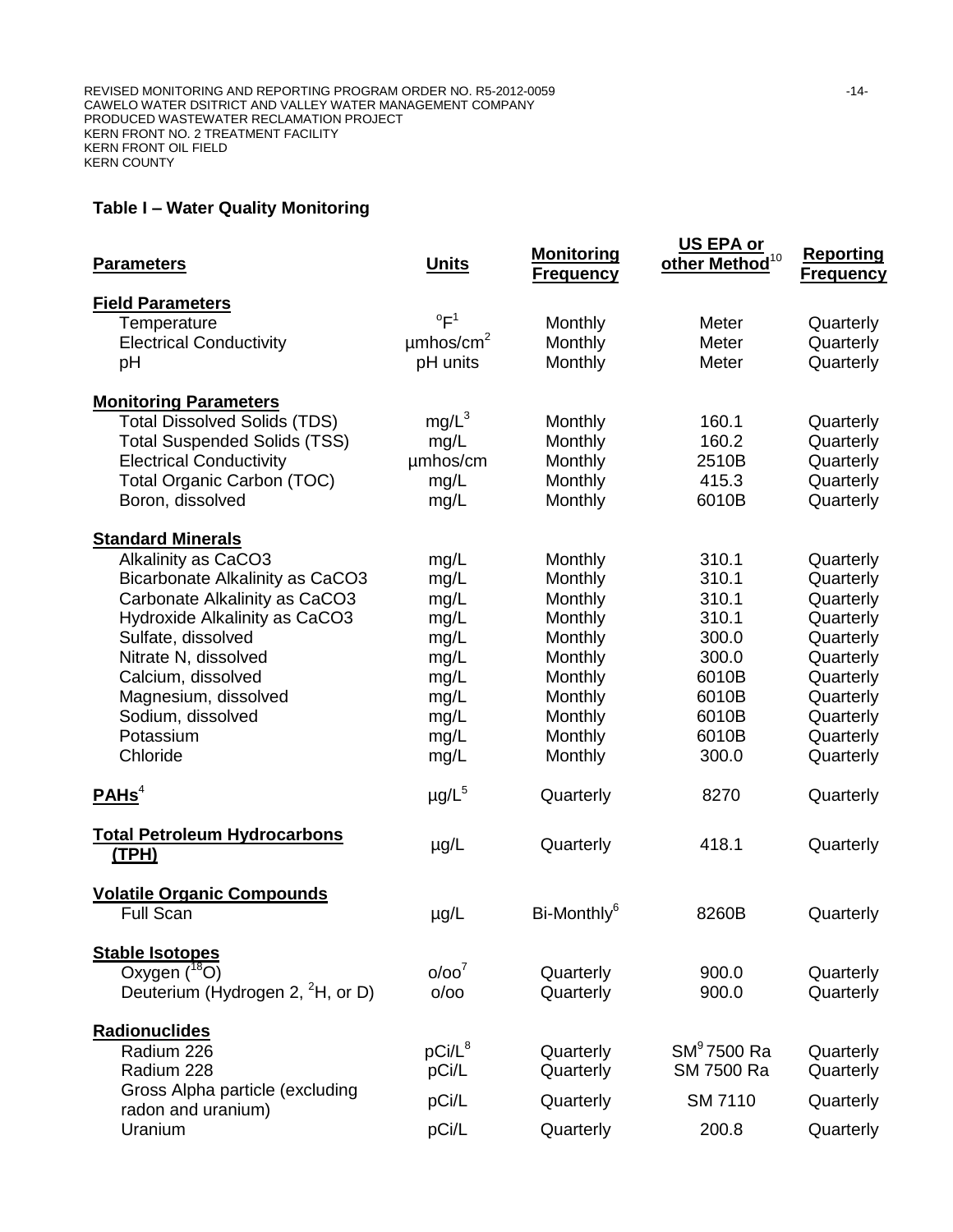#### **Table I – Water Quality Monitoring (continued)**

| <b>Parameters</b>                                                                | <b>Units</b> | <b>Monitoring</b><br><b>Frequency</b> | US EPA or<br>other Method       | <b>Reporting</b><br><b>Frequency</b> |
|----------------------------------------------------------------------------------|--------------|---------------------------------------|---------------------------------|--------------------------------------|
| Oil and Grease                                                                   | mg/L         | Monthly                               | 1664A                           | Quarterly                            |
| <b>Constituents of Concern</b>                                                   |              |                                       |                                 |                                      |
| Lithium                                                                          | mg/L         | Quarterly                             | 200.7                           | Quarterly                            |
| Strontium                                                                        | mg/L         | Quarterly                             | 200.7                           | Quarterly                            |
| Iron                                                                             | mg/L         | Quarterly                             | 200.8                           | Quarterly                            |
| Manganese                                                                        | mg/L         | Quarterly                             | 200.8                           | Quarterly                            |
| Antimony                                                                         | mg/L         | Quarterly                             | 200.8                           | Quarterly                            |
| Arsenic                                                                          | mg/L         | Quarterly                             | 200.8                           | Quarterly                            |
| <b>Barium</b>                                                                    | mg/L         | Quarterly                             | 200.8                           | Quarterly                            |
| Beryllium                                                                        | mg/L         | Quarterly                             | 200.8                           | Quarterly                            |
| Cadmium                                                                          | mg/L         | Quarterly                             | 200.8                           | Quarterly                            |
| Chromium (total)                                                                 | mg/L         | Quarterly                             | 200.8                           | Quarterly                            |
| Chromium (hexavalent)                                                            | mg/L         | Quarterly                             | 7196A                           | Quarterly                            |
| Cobalt                                                                           | mg/L         | Quarterly                             | 200.8                           | Quarterly                            |
| Copper                                                                           | mg/L         | Quarterly                             | 200.8                           | Quarterly                            |
| Lead                                                                             | mg/L         | Quarterly                             | 200.8                           | Quarterly                            |
| Mercury                                                                          | mg/L         | Quarterly                             | 7470A                           | Quarterly                            |
| Molybdenum                                                                       | mg/L         | Quarterly                             | 200.8                           | Quarterly                            |
| <b>Nickel</b>                                                                    | mg/L         | Quarterly                             | 200.8                           | Quarterly                            |
| Selenium                                                                         | mg/L         | Quarterly                             | 200.8                           | Quarterly                            |
| Silver                                                                           | mg/L         | Quarterly                             | 200.8                           | Quarterly                            |
| Thallium                                                                         | mg/L         | Quarterly                             | 200.8                           | Quarterly                            |
| Vanadium                                                                         | mg/L         | Quarterly                             | 200.8                           | Quarterly                            |
| Zinc                                                                             | mg/L         | Quarterly                             | 200.8                           | Quarterly                            |
| <b>Oil Production and Process</b><br><b>Chemicals and Additives<sup>10</sup></b> | $\mu$ g/L    | Quarterly                             | As<br>Appropriate <sup>11</sup> | Quarterly                            |

 $\frac{1}{2}$  Degrees Fahrenheit.

 $\frac{2}{3}$  Micromhos per centimeter.

 $3$  Milligrams per liter.

<sup>4</sup> Polycyclic aromatic hydrocarbons.

 $\frac{5}{6}$  Micrograms per liter.

 $\frac{6}{7}$  Samples shall be collected every other month.

 $\frac{7}{8}$  Parts per thousand.

 $8^8$  Picocuries per liter.

Standard Methods.

<sup>10</sup> The Discharger shall provide analytical results for all chemicals and additives used in the production and or processing of all oil and wastewater discharged into surface impoundments or on to the ground surface as described under the Chemical and Additive Monitoring section of the MRP for which there are ELAP approved analyses. For those constituents for which there are not ELAP approved analytical methods, the Discharger shall submit a technical report describing how it intends to address this issue.

<sup>11</sup> Appropriate analytical methods may be proposed by the Discharger but are subject to the approval of the Assistant Executive Officer.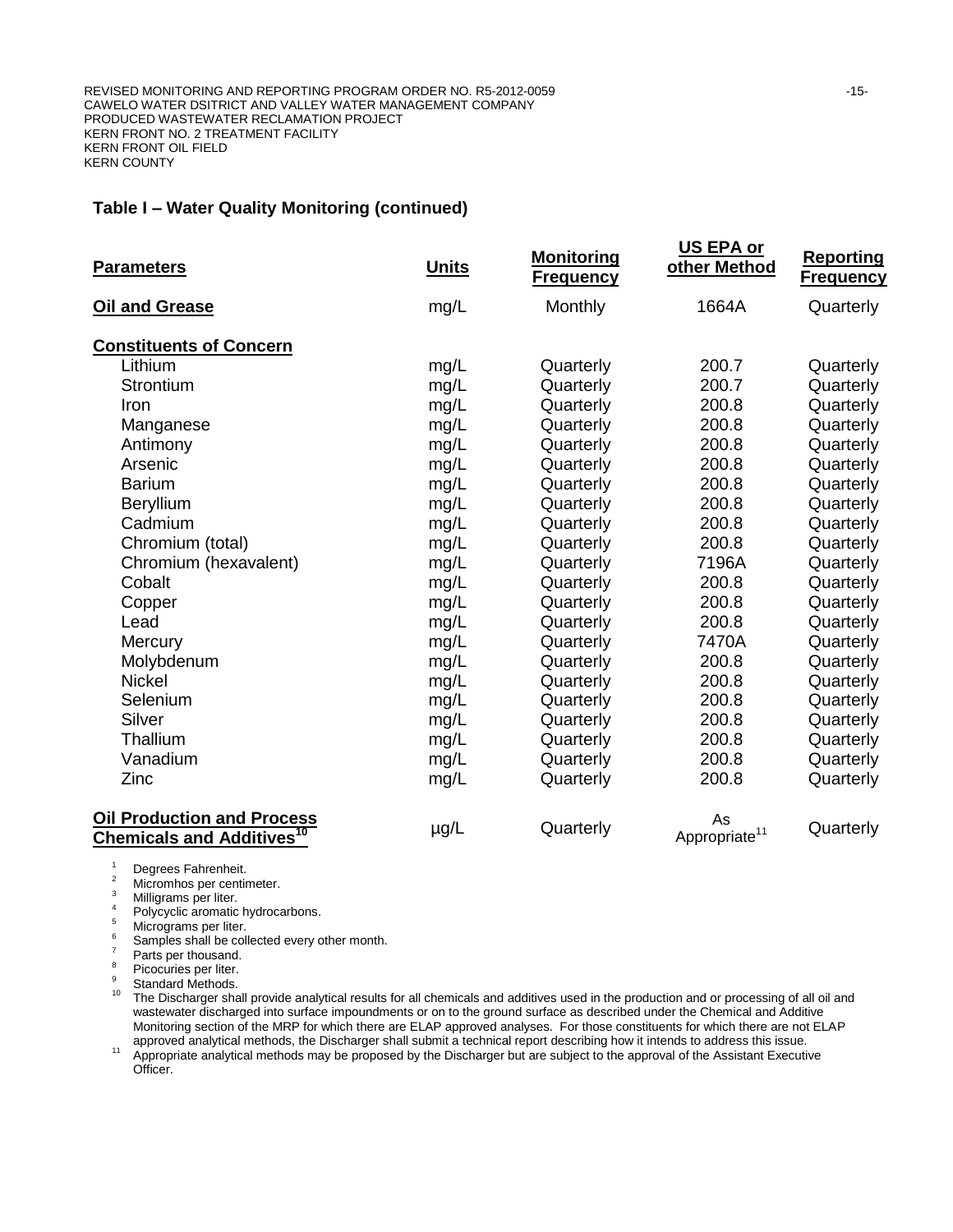# **Table II – Groundwater Quality Monitoring**

| <b>Parameters</b>                                     | <b>Units</b>               | <b>Monitoring</b><br><b>Frequency</b> | US EPA or<br>other Method <sup>10</sup> | <b>Reporting</b><br><b>Frequency</b> |
|-------------------------------------------------------|----------------------------|---------------------------------------|-----------------------------------------|--------------------------------------|
| <b>Field Parameters</b>                               |                            |                                       |                                         |                                      |
| Temperature                                           | $\mathrm{P}^1$             | Quarterly                             | Meter                                   | Quarterly                            |
| <b>Electrical Conductivity</b>                        | $\mu$ mhos/cm <sup>2</sup> | Quarterly                             | Meter                                   | Quarterly                            |
| pH                                                    | pH units                   | Quarterly                             | Meter                                   | Quarterly                            |
| <b>Monitoring Parameters</b>                          |                            |                                       |                                         |                                      |
| <b>Total Dissolved Solids (TDS)</b>                   | $mg/L^3$                   | Quarterly                             | 160.1                                   | Quarterly                            |
| <b>Total Organic Carbon (TOC)</b>                     | mg/L                       | Quarterly                             | 415.3                                   | Quarterly                            |
| <b>Electrical Conductivity</b>                        | umhos/cm                   | Quarterly                             | 2510B                                   | Quarterly                            |
| Boron, dissolved                                      | mg/L                       | Quarterly                             | 6010B                                   | Quarterly                            |
| <b>Standard Minerals</b>                              |                            |                                       |                                         |                                      |
| Alkalinity as CaCO3                                   | mg/L                       | Quarterly                             | 310.1                                   | Quarterly                            |
| Bicarbonate Alkalinity as CaCO3                       | mg/L                       | Quarterly                             | 310.1                                   | Quarterly                            |
| Carbonate Alkalinity as CaCO3                         | mg/L                       | Quarterly                             | 310.1                                   | Quarterly                            |
| Hydroxide Alkalinity as CaCO3                         | mg/L                       | Quarterly                             | 310.1                                   | Quarterly                            |
| Sulfate, dissolved                                    | mg/L                       | Quarterly                             | 300.0                                   | Quarterly                            |
| Nitrate N, dissolved                                  | mg/L                       | Quarterly                             | 300.0                                   | Quarterly                            |
| Calcium, dissolved                                    | mg/L                       | Quarterly                             | 6010B                                   | Quarterly                            |
| Magnesium, dissolved                                  | mg/L                       | Quarterly                             | 6010B                                   | Quarterly                            |
| Sodium, dissolved                                     | mg/L                       | Quarterly                             | 6010B                                   | Quarterly                            |
| Potassium                                             | mg/L                       | Quarterly                             | 6010B                                   | Quarterly                            |
| Chloride                                              | mg/L                       | Quarterly                             | 300.0                                   | Quarterly                            |
| PAHS <sup>4</sup>                                     | $\mu$ g/L $^5$             | Quarterly                             | 8270                                    | Quarterly                            |
| <b>Total Petroleum Hydrocarbons</b><br><u>(TPH)</u>   | $\mu$ g/L                  | Quarterly                             | 418.1                                   | Quarterly                            |
| <b>Volatile Organic Compounds</b><br><b>Full Scan</b> | $\mu$ g/L                  | Quarterly                             | 8260B                                   | Quarterly                            |
| <b>Stable Isotopes</b>                                |                            |                                       |                                         |                                      |
| Oxygen $(^{18}O)$                                     | $0/00^6$                   | Quarterly                             | 900.0                                   | Quarterly                            |
| Deuterium (Hydrogen 2, <sup>2</sup> H, or D)          | O/OO                       | Quarterly                             | 900.0                                   | Quarterly                            |
| Radionuclides                                         |                            |                                       |                                         |                                      |
| Radium 226                                            | $pCi/L^7$                  | Quarterly                             | $SM^8$ 7500 Ra                          | Quarterly                            |
| Radium 228                                            | pCi/L                      | Quarterly                             | SM 7500 Ra                              | Quarterly                            |
| Gross Alpha particle (excluding<br>radon and uranium) | pCi/L                      | Quarterly                             | SM 7110                                 | Quarterly                            |
| Uranium                                               | pCi/L                      | Quarterly                             | 200.8                                   | Quarterly                            |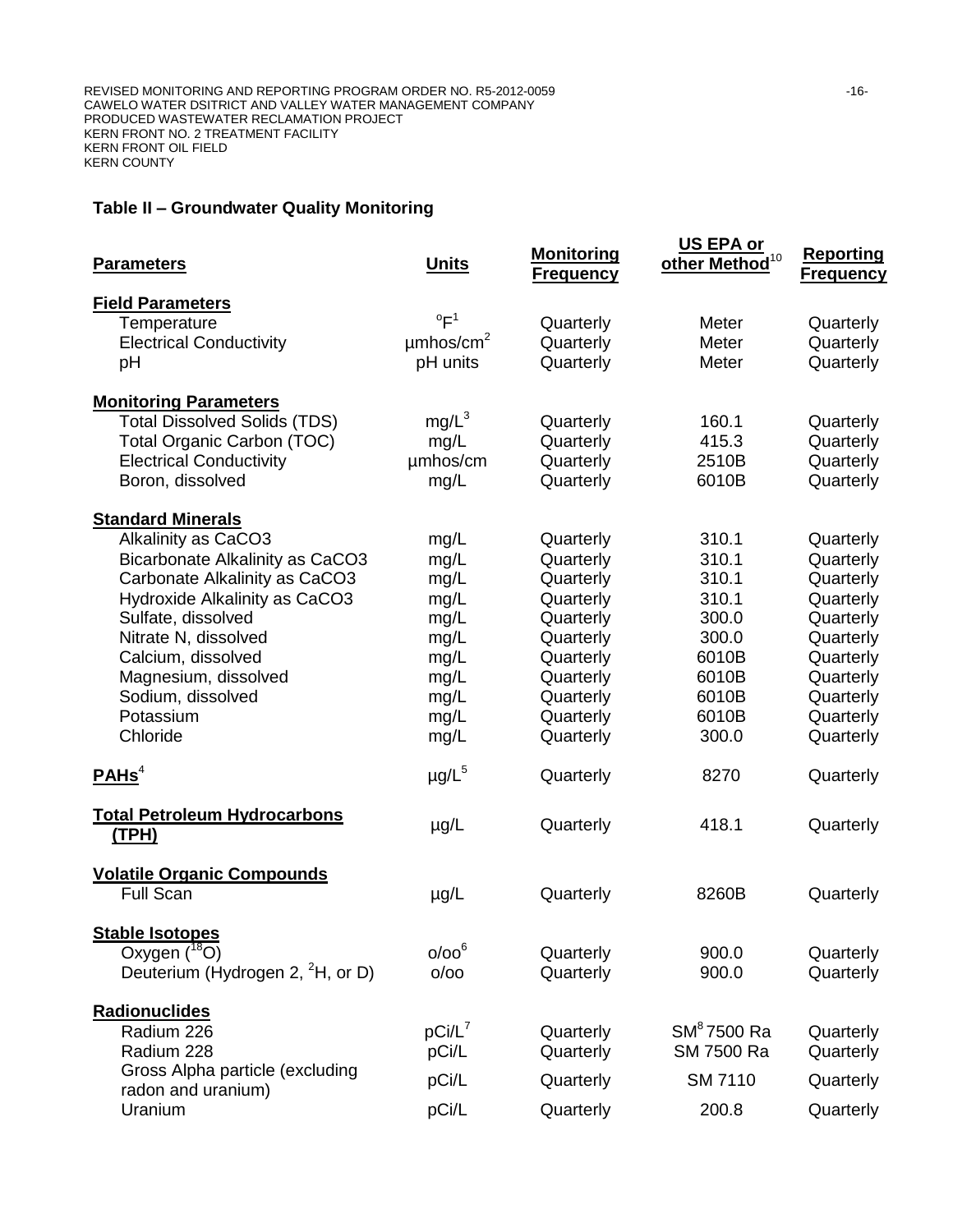#### **Table II – Groundwater Quality Monitoring (continued)**

| <b>Parameters</b>                                                                | <b>Units</b> | <b>Monitoring</b><br><b>Frequency</b> | US EPA or<br>other Method       | <b>Reporting</b><br><b>Frequency</b> |
|----------------------------------------------------------------------------------|--------------|---------------------------------------|---------------------------------|--------------------------------------|
| <b>Constituents of Concern</b>                                                   |              |                                       |                                 |                                      |
| Lithium                                                                          | mg/L         | Quarterly                             | 200.7                           | Quarterly                            |
| Strontium                                                                        | mg/L         | Quarterly                             | 200.7                           | Quarterly                            |
| Iron                                                                             | mg/L         | Quarterly                             | 200.8                           | Quarterly                            |
| Manganese                                                                        | mg/L         | Quarterly                             | 200.8                           | Quarterly                            |
| Antimony                                                                         | mg/L         | Quarterly                             | 200.8                           | Quarterly                            |
| Arsenic                                                                          | mg/L         | Quarterly                             | 200.8                           | Quarterly                            |
| <b>Barium</b>                                                                    | mg/L         | Quarterly                             | 200.8                           | Quarterly                            |
| Beryllium                                                                        | mg/L         | Quarterly                             | 200.8                           | Quarterly                            |
| Cadmium                                                                          | mg/L         | Quarterly                             | 200.8                           | Quarterly                            |
| Chromium (total)                                                                 | mg/L         | Quarterly                             | 200.8                           | Quarterly                            |
| Chromium (hexavalent)                                                            | mg/L         | Quarterly                             | 7196A                           | Quarterly                            |
| Cobalt                                                                           | mg/L         | Quarterly                             | 200.8                           | Quarterly                            |
| Copper                                                                           | mg/L         | Quarterly                             | 200.8                           | Quarterly                            |
| Lead                                                                             | mg/L         | Quarterly                             | 200.8                           | Quarterly                            |
| Mercury                                                                          | mg/L         | Quarterly                             | 7470A                           | Quarterly                            |
| Molybdenum                                                                       | mg/L         | Quarterly                             | 200.8                           | Quarterly                            |
| <b>Nickel</b>                                                                    | mg/L         | Quarterly                             | 200.8                           | Quarterly                            |
| Selenium                                                                         | mg/L         | Quarterly                             | 200.8                           | Quarterly                            |
| Silver                                                                           | mg/L         | Quarterly                             | 200.8                           | Quarterly                            |
| Thallium                                                                         | mg/L         | Quarterly                             | 200.8                           | Quarterly                            |
| Vanadium                                                                         | mg/L         | Quarterly                             | 200.8                           | Quarterly                            |
| Zinc                                                                             | mg/L         | Quarterly                             | 200.8                           | Quarterly                            |
| <b>Oil Production and Process</b><br><b>Chemicals and Additives</b> <sup>9</sup> | $\mu$ g/L    | Quarterly                             | As<br>Appropriate <sup>10</sup> | Quarterly                            |

 $\frac{1}{2}$  Degrees Fahrenheit.

 $\frac{2}{3}$  Micromhos per centimeter.

 $\frac{3}{4}$  Milligrams per liter.

<sup>4</sup> Polycyclic aromatic hydrocarbons.

 $5$  Micrograms per liter.

 $\frac{6}{7}$  Parts per thousand.

 $^7$  Picocuries per liter.

Standard Methods.

9 The Discharger shall provide analytical results for all chemicals and additives used in the production and or processing of all oil and wastewater discharged into surface impoundments or on to the ground surface as described under the Chemical and Additive Monitoring section of the MRP for which there are ELAP approved analyses. For those constituents for which there are not ELAP approved analytical methods, the Discharger shall submit a technical report describing how it intends to address this issue.

<sup>10</sup> Appropriate analytical methods may be proposed by the Discharger but are subject to the approval of the Assistant Executive Officer.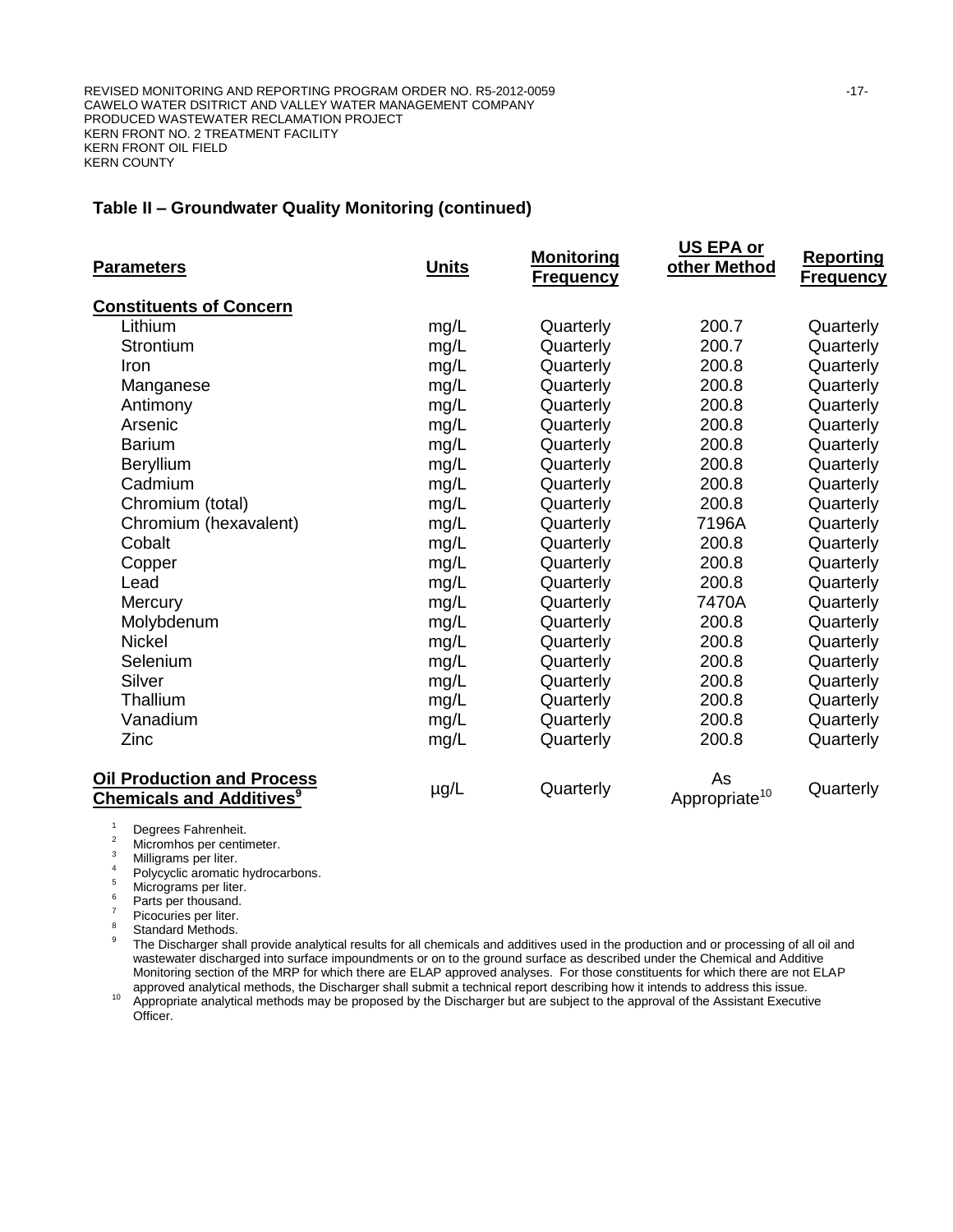# **Regional Water Quality Control Board Central Valley Region**

# **Response to Written Comments for the Kern Front No. 2 Treatment Facility, Revised Monitoring and Reporting Program Order No. R5-2012-0059**

Central Valley Regional Water Quality Control Board (Central Valley Water Board) staff made the draft Revised Monitoring and Reporting Program Order No. R5-2012-0059 (MRP) available, as a courtesy, to Valley Water Management Company (Valley Water) and Cawelo Water District (Cawelo) on 25 July 2016. The Kern Front No. 2 Treatment Facility is regulated under Waste Discharge Requirements Order No. R5-2012-0059. On 22 August and 23 August 2016, Valley Water and Cawelo (respectively) submitted comments on the draft MRP.

Comments from Valley Water and Cawelo are summarized in the appropriate sections below, followed by responses from Central Valley Water Board staff. Based on the comments, Central Valley Water Board staff has made some minor changes to the final MRP. Staff also made a few minor changes to improve clarity and fix typographical errors. Where specific changes are presented below, additions are in bold text and deletions are in strikeout.

## **VALLEY WATER MANAGEMENT COMPANY (VALLEY WATER)**

**COMMENT No. 1:** Valley Water states that Bellaire Oil Company and California Resources Production Corporation are not identified in the WDRs and should not be included in the MRP.

**RESPONSE:** Central Valley Water Board staff removed California Resources Production Corporation and Bellaire Oil Company from the following sections from the MRP: Introduction, Chemical and Additive Monitoring, and Reporting Requirements.

**COMMENT No. 2:** Valley Water notes that it has historical monitoring data and asks if past data can be used to reduce the monitoring frequency.

**RESPONSE:** Yes, historical monitoring data may be used to request changes in the MRP. Valley Water did not submit historical monitoring data, or request to modify the list of monitoring constituents or their monitoring frequencies with its comments; therefore, no changes have been made to the MRP in response to this comment.

**COMMENT No. 3:** Valley Water and Cawelo do not have access to chemicals and additives used during petroleum exploration and production and, therefore, should not be required to report this information in monitoring reports.

**RESPONSE:** Valley Water is responsible for produced wastewater accepted at the Kern Front No. 2 Treatment Facility; Valley Water and Cawelo are responsible for blended produced wastewater distributed across Cawelo for irrigation. As such, Valley Water and Cawelo have an obligation and are responsible for the characterization of waste discharged to land under Waste Discharge Requirements Order No. R5-2012-0059. A complete characterization of produced wastewater cannot be made without the identification and quantification of chemicals and additives from petroleum production and exploration that may be in the waste stream accepted at the Kern Front No. 2 Treatment Facility. It is the responsibility of Cawelo and Valley Water to provide the information necessary to adequately characterize the discharge of waste to land authorized under the WDRs. No changes have been made to the MRP in response to this comment.

**COMMENT No. 4:** Valley Water states the required record retention period for documents is three years, not five years.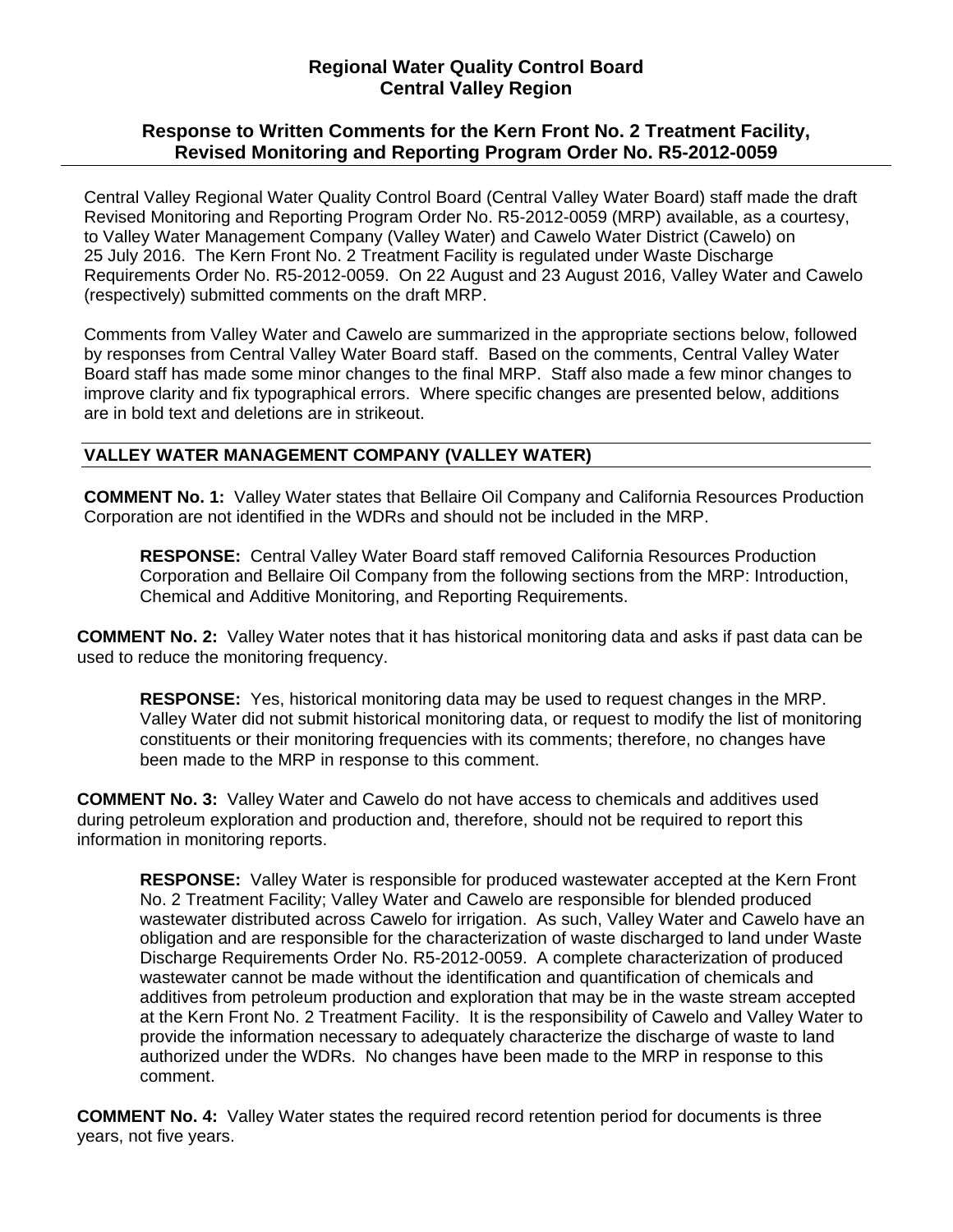**RESPONSE:** California Water Code section 13263.2 requires Dischargers that treat groundwater that qualifies as a hazardous waste to retain records for three years. This requirement does not apply to the facilities regulated under the WDRs and does not limit the Central Valley Water Board's authority to require a greater record retention period. Under section 13267 of the California Water Code, the Central Valley Water Board has the authority to issue Monitoring and Reporting Programs that are protective of groundwater quality. Central Valley Water Board staff finds the requirement to retain records for five years adequate for verification that the discharge is in compliance with the WDRs and protective of groundwater quality. No changes have been made to the MRP for this comment.

**COMMENT No. 5:** Valley Water suggests that "effluent" be changed to "produced water" in the MRP.

**RESPONSE:** The Oil Field Wastewater section of the Water Quality Control Plan for the Tulare Lake Basin, second edition, uses the term "produced wastewater." The final MRP has been modified to change "effluent" to "produced wastewater."

**COMMENT No. 6:** Valley Water states solid waste is not adequately defined.

**RESPONSE:** Central Valley Water Board staff has modified the introduction of the Solid Waste Monitoring section of the MRP to read as follows:

**The Discharger shall monitor the generation and use of solid wastes, including sludge, generated at the Facility from activities, such as tank or pond maintenance. Solid waste volumes, disposal methods, disposal facilities, and analytical results from waste characterization shall be reported in the subsequent quarterly and annual monitoring reports.** 

Solid waste generated at the Facility, such as tank or surface impoundment maintenance, shall be characterized for disposal. Non-hazardous solid wastes may be disposed of on-site as road or berm construction material, for instance, if such disposal does not pose a threat to water quality.

**COMMENT No. 7:** Valley Water states that waste characterization should not be required for all types of waste generated at the facility (i.e., trash).

**RESPONSE:** See response to Comment No. 6.

**COMMENT No. 8:** Valley Water states the requirement to identify water supply wells within one mile of each facility and collect water samples, prior to supporting evidence that a plume exists beneath either facility, is premature. Valley Water requests that the groundwater well survey is deferred until monitoring wells are installed and there is evidence of a plume.

**RESPONSE:** The Groundwater Well Survey section of the final MRP has been modified to read as follows:

**The Discharger shall conduct a well survey to identify all water supply wells within one mile of Reservoir B, Kern Front No. 2 Treatment Facility, and Famoso Basins. Within 90 days of the signature date of this MRP, the Discharger shall submit a technical report that includes at least the following:**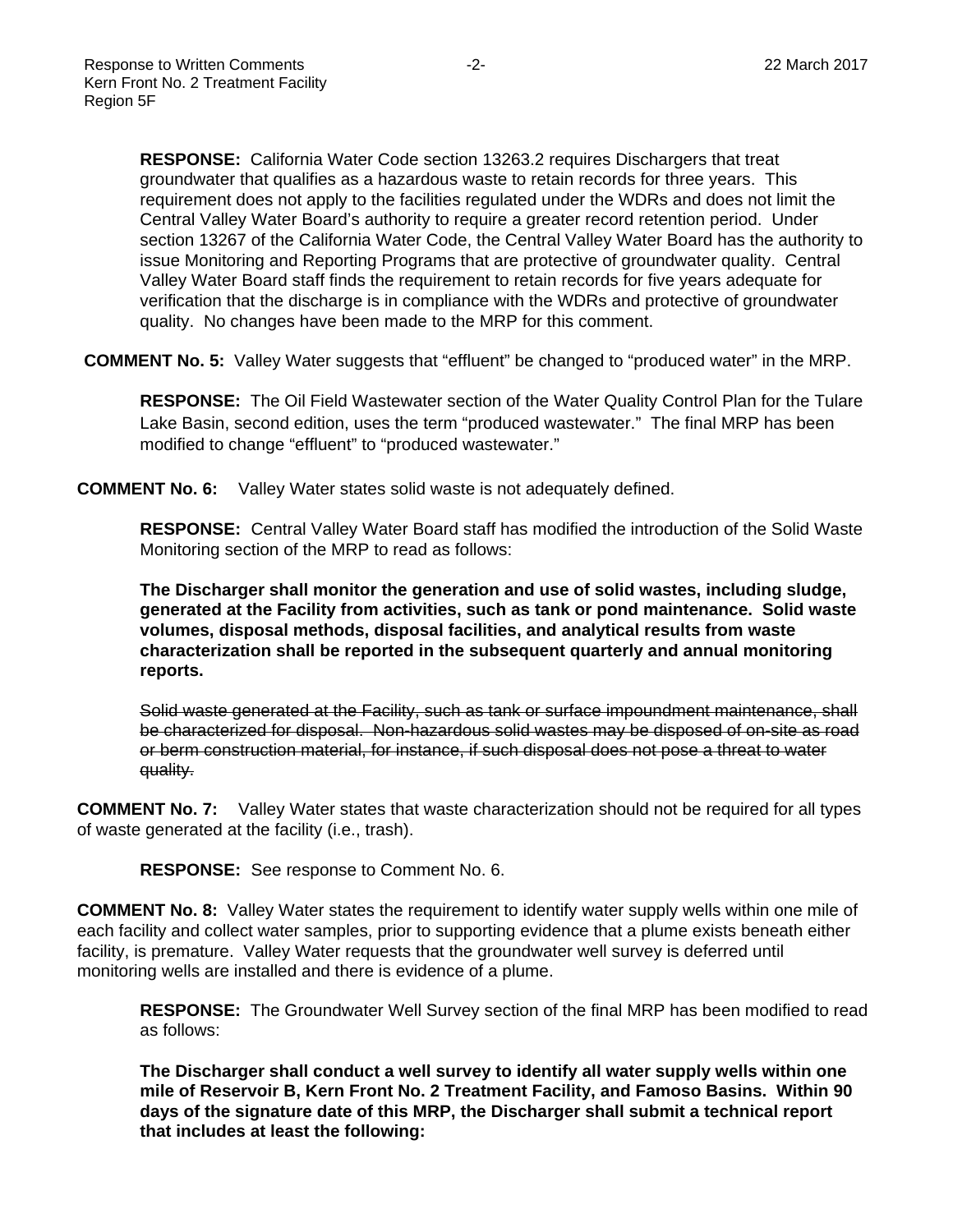- **1. The location and designated use for all water supply wells within one mile of these system components.**
- **2. Analytical results for all domestic water supply wells within 0.25 miles of these system components. Analytical results shall consist of the constituents identified in Table II of this MRP.**
- **3. A proposed schedule for collecting water samples from all domestic water supply wells within one mile of these system components. The proposed time schedule shall be based on the groundwater results, required in Item 2 of this section, and other relevant data that may indicate water supply wells near these system components are threatened by the discharge of produced wastewater or blended produced wastewater to land.**

The Discharger shall conduct a well survey to identify all water supply wells within one-mile of Reservoir B, Kern Front No. 2 Treatment Facility, and Famoso Basins. Domestic water supply wells that are within 0.25 miles of these system components shall be sampled and analyzed for the constituents identified in Table II. **Within 90 days** of the signature date of this MRP, the Discharger shall submit a technical report that includes the locations of all water supply wells within one mile of these system components and analytical results for constituents identified in Table II.

Domestic water supply samples shall be representative of the groundwater source for that specific well. Detection limits shall be equal to or more precise than USEPA methodologies. Analysis with an MDL greater than the most stringent drinking water standard that results in non-detection needs to be reanalyzed with the MDL set lower than the drinking water standard or at the lowest level achievable by the laboratory. If access to private property is requested and denied, a demonstration of that is to be submitted to the Central Valley Water Board for review.

**COMMENT No. 9:** The Reporting Requirements specify that a transmittal letter shall accompany each monitoring report and shall discuss any violations that occurred during the reporting period. Valley Water states that "violation" is a term of art and should not be defined as such until a hearing has determined there are no excuses or exceptions for the "violation." Valley Water requests that "exceedances of applicable effluent or groundwater limitations or other instances of non-compliance" be included in the MRP in lieu of "violations."

**RESPONSE:** Central Valley Water Board staff does not agree with Valley Water's conclusion. No changes have been made to the MRP for this comment.

**COMMENT No. 10:** Valley Water states that the requirement to include the method detection limits (MDLs) and reporting limits (RLs) is discussed in the Effluent Monitoring and the Reporting Requirements sections of the MRP. One of the sections should remove this language to prevent duplicate information.

**RESPONSE:** The Effluent Monitoring and Reporting Requirements sections of the MRP require the Discharger to complete unique monitoring/reporting requirements regarding MDLs and RLs. Central Valley Water Board staff does not agree that the language from these sections need to be modified to prevent duplicate information in the MRP. No changes have been made to the MRP for this comment.

**COMMENT No. 11:** Valley Water does not have the authority to require California Resources Production Corporation or Bellaire Oil Company to provide chemicals and additives that are used during petroleum production. In addition, Valley Water and Cawelo would not be able to certify that the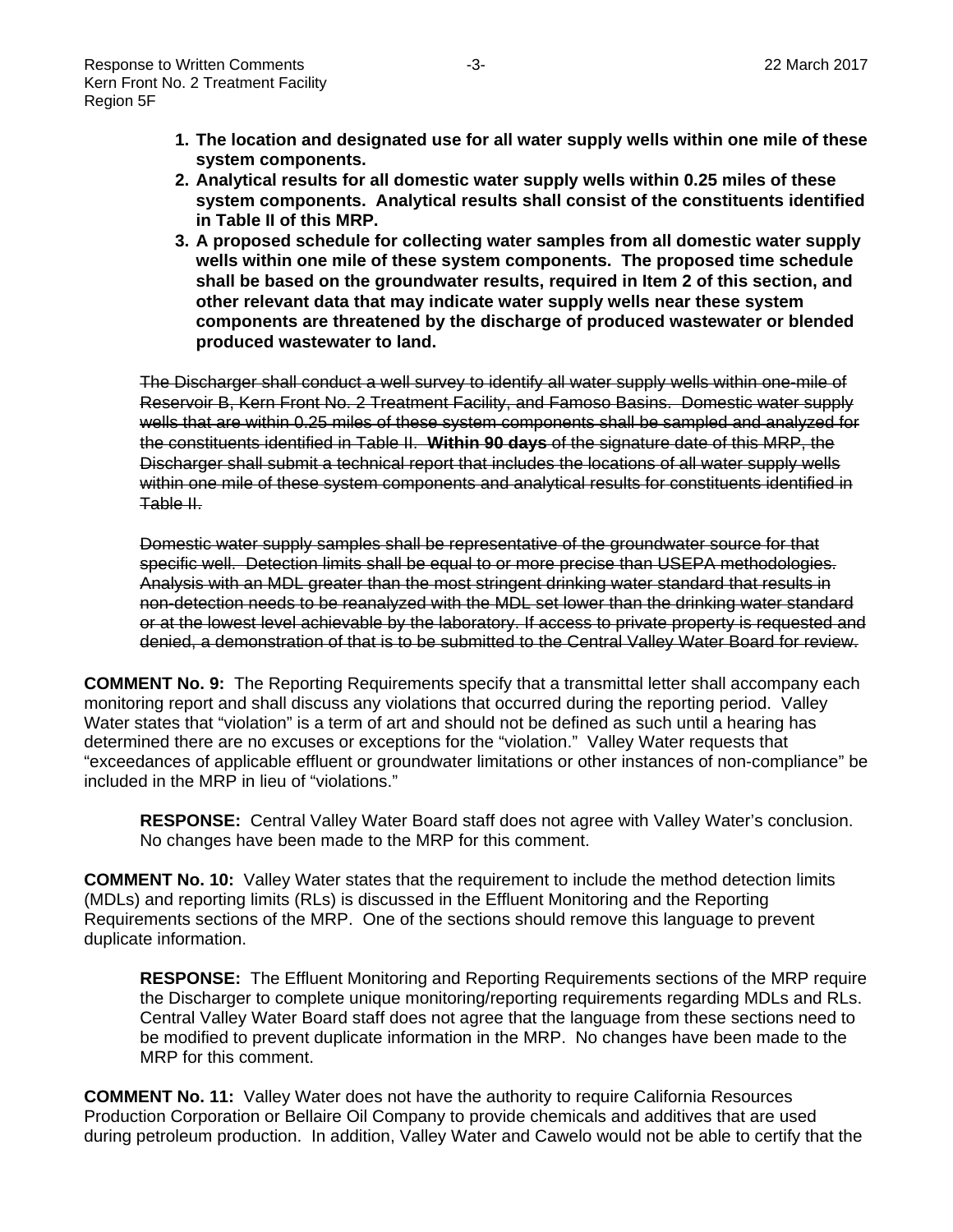information provided was true and accurate. The Central Valley Water Board should issue an individual Monitoring and Reporting Program or 13267 Order for the collection of this data.

**RESPONSE:** See response to Comment No. 3.

**COMMENT No. 12:** Effluent Reporting requirements for quarterly and fourth quarter monitoring reports appear to require the same information.

**RESPONSE:** Central Valley Water Board staff does not agree that both sections require the same information. The Effluent Reporting section states that quarterly monitoring reports shall include current and historical continuous and monthly flows for each discharge location. Effluent Reporting for fourth quarter monitoring reports require the submittal of current and historical annual flows for each discharge location. No changes have been made to the MRP for this comment.

**COMMENT No. 13:** Valley Water is concerned regarding the monitoring requirement for Total Suspended Solids and Total Organic Carbon. These constituents are either not required in the general order, or do not require analysis in groundwater monitoring.

**RESPONSE:** Produced water from the Kern Front No. 2 Treatment Facility is discharged to Reservoir B for disposal via irrigation. To monitor the quality of water used for irrigation, total suspended solid and total organic carbon are included in the MRP. This requirement has been included in the draft General Orders expected to go in front of the Board in 2017. No changes have been made to the MRP for this comment.

**COMMENT No. 14:** Valley Water requests a reduction in the monitoring frequency for Constituents of Concern that yield non-detect results for four sampling events.

**RESPONSE:** See response to Comment No*. 2.*

### **CAWELO WATER DISTRICT (CAWELO)**

**COMMENT No. 1:** The MRP should only include legal entities identified in the WDRs. Bellaire Oil Company and California Resources Production Corporation should not be included in the MRP for the Kern Front No. 2 Treatment Facility.

**RESPONSE:** See the response to Valley Water's Comment No. 1.

**COMMENT No. 2:** Solid waste is not adequately defined in the MRP. Solid waste monitoring requirements need to be adequately defined for all facilities and parties.

**RESPONSE:** See the response to Valley Water's Comment No. 6.

**COMMENT No. 3:** The MRP requires a groundwater investigation report for Reservoir B, which is located adjacent to active oil field operations in the Poso Creek Oil Field. Data collected from groundwater monitoring wells is unlikely to yield results that would differentiate between field operations located adjacent to the property, and the discharge of produced wastewater to Reservoir B.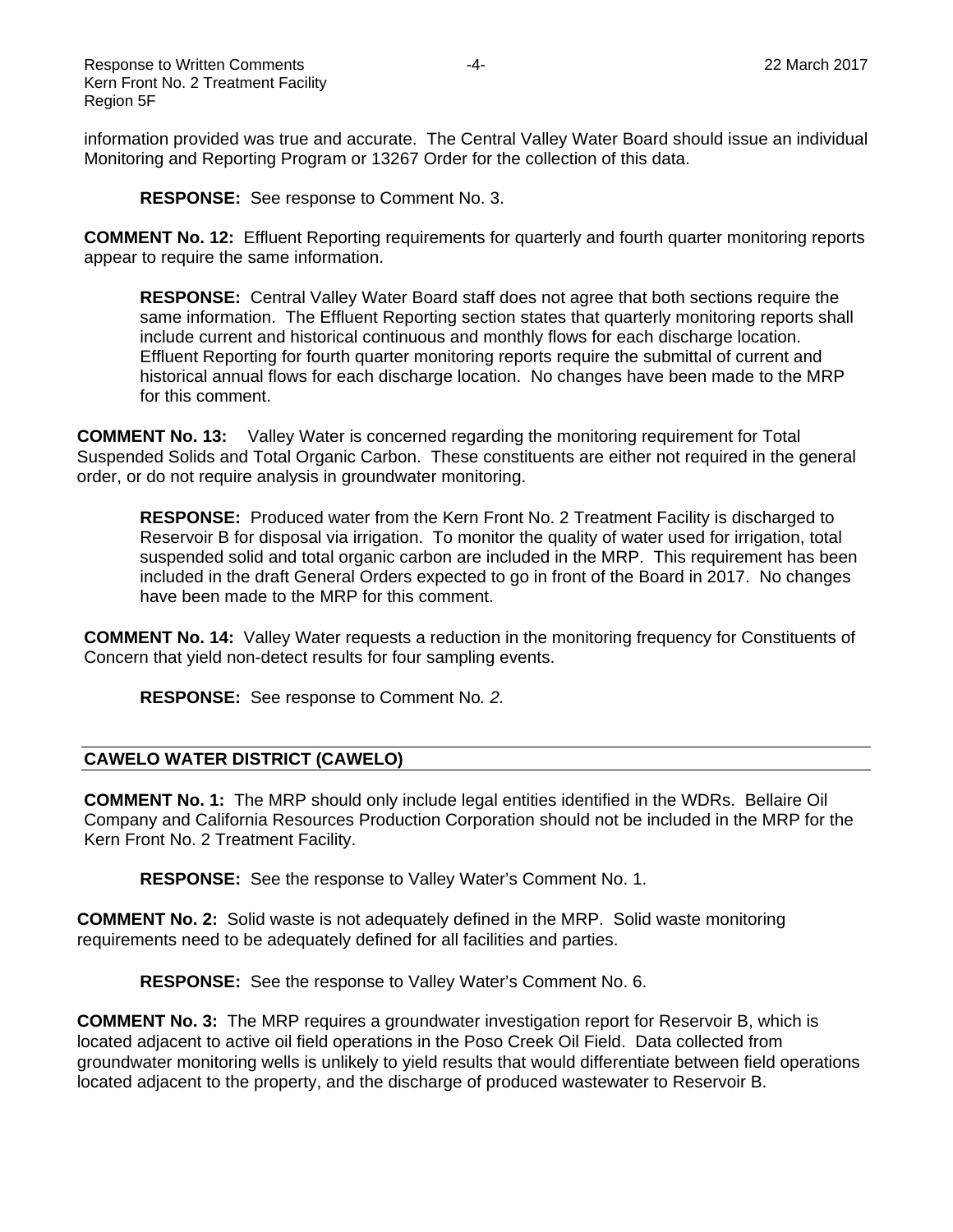**RESPONSE:** The Groundwater Monitoring Well Network Installation section of the MRP states that the Discharger may submit a technical report to the Central Valley Water Board that adequately demonstrates that waste discharged to the ponds cannot impact underlying groundwater quality. Upon review by the Central Valley Water Board, the Discharger shall receive written notification that, either, the groundwater investigation requirements have been rescinded, or the Central Valley Water Board does not agree with the findings in the technical report. The submittal of a technical report provides Cawelo the opportunity to seek recession of the groundwater investigation requirements in the MRP. No changes have been made to the MRP for this comment.

**COMMENT No. 4:** Cawelo states that monitoring groundwater elevation to one hundredth of a foot is not attainable and is more stringent of a requirement then other regulatory programs at the Central Valley Water Board.

**RESPONSE:** Virtually all the regulatory programs of the Central Valley Water Board require groundwater elevation to be measured to one hundredth of a foot. This requirement has become standard and devices are available for wells as deep as 1,000 feet. No changes have been made to the MRP for this comment.

**COMMENT No. 5:** Cawelo is concerned that drinking water standards for the minimum detection limit are too stringent for the analysis of produced wastewater. Produced wastewater discharged to Reservoir B is used for irrigation, not drinking water. Standards for analysis should follow procedures that are identified for irrigation water practices, not potable water uses.

**RESPONSE:** The Effluent Monitoring section of the draft MRP requires MDLs to be at or below drinking water standards for all non-detect results. The Central Valley Water Board uses drinking water standards to evaluate the quality of produced wastewater. Produced wastewater applied to land for irrigation has the potential to migrate to groundwater designated for municipal and industrial beneficial uses in the Water Quality Control Plan for the Tulare Lake Basin, Second Edition. Non-detectable results that have MDLs above drinking water standards do not yield results that can be used to assess whether the discharge may adversely affect the designated beneficial uses of groundwater. Drinking water standards for produced wastewater are appropriate. No changes have been made to the MRP for this comment.

**COMMENT No. 6:** Discharge 002 in the WDRs and Waste Discharge Requirements Order No. R5- 2012-0058 are the same location. Cawelo requests that analytical results from a single sampling event be permitted in the monitoring reports for each set of Waste Discharge Requirements.

**RESPONSE:** The Produced Wastewater Monitoring section of the draft MRP requires a grab sample from Discharge 002 at various monitoring frequencies. If one sample from Discharge 002 is analyzed for all requirements in each of the Effluent Monitoring sections, analytical results may be submitted in corresponding monitoring reports to comply with each Monitoring and Reporting Program. No changes have been made to the MRP for this comment.

**COMMENT No. 7:** Cawelo requests calculated flow measurements at Discharge 002 in lieu of metered.

**RESPONSE:** The draft MRP requires the flow at Discharge 002 to be calculated daily. No changes have been made to the MRP for this comment.